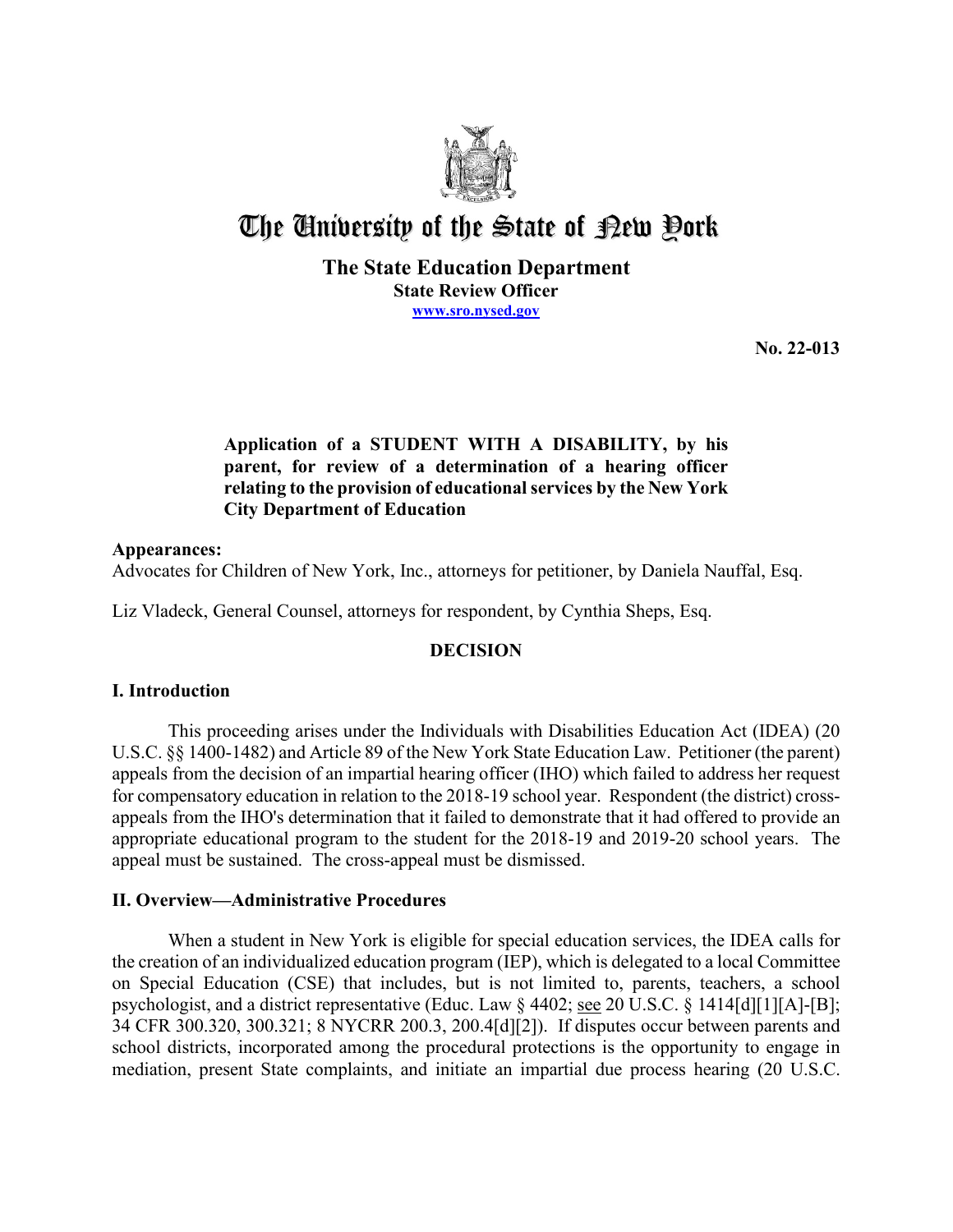§§ 1221e-3, 1415[e]-[f]; Educ. Law § 4404[1]; 34 CFR 300.151-300.152, 300.506, 300.511; 8 NYCRR 200.5[h]-[*l*]).

 disputed matters between parents and school districts regarding "any matter relating to the 300.507[a][1]). First, after an opportunity to engage in a resolution process, the parties appear at NYCRR 200.5[j]). An IHO typically conducts a trial-type hearing regarding the matters in dispute process (34 CFR 300.510[b][2], [c], 300.515[a]; 8 NYCRR 200.5[j][5]). A party may seek a IHO is binding upon both parties unless appealed (Educ. Law § 4404[1]). New York State has implemented a two-tiered system of administrative review to address identification, evaluation or educational placement of a student with a disability, or a student suspected of having a disability, or the provision of a free appropriate public education to such student" (8 NYCRR 200.5[i][1]; see 20 U.S.C. § 1415[b][6]-[7]; 34 CFR 300.503[a][1]-[2], an impartial hearing conducted at the local level before an IHO (Educ. Law § 4404[1][a]; 8 in which the parties have the right to be accompanied and advised by counsel and certain other individuals with special knowledge or training; present evidence and confront, cross-examine, and compel the attendance of witnesses; prohibit the introduction of any evidence at the hearing that has not been disclosed five business days before the hearing; and obtain a verbatim record of the proceeding (20 U.S.C. § 1415[f][2][A], [h][1]-[3]; 34 CFR 300.512[a][1]-[4]; 8 NYCRR 200.5[j][3][v], [vii], [xii]). The IHO must render and transmit a final written decision in the matter to the parties not later than 45 days after the expiration period or adjusted period for the resolution specific extension of time of the 45-day timeline, which the IHO may grant in accordance with State and federal regulations (34 CFR 300.515[c]; 8 NYCRR 200.5[j][5]). The decision of the

Officer (SRO) (Educ. Law § 4404[2]; <u>see</u> 20 U.S.C. § 1415[g][1]; 34 CFR 300.514[b][1]; 8 NYCRR 200.5[k]). The appealing party or parties must identify the findings, conclusions, and 300.514[b][2]; 8 NYCRR 279.12[a]). The SRO must ensure that a final decision is reached in the review and that a copy of the decision is mailed to each of the parties not later than 30 days after A party aggrieved by the decision of an IHO may subsequently appeal to a State Review orders of the IHO with which they disagree and indicate the relief that they would like the SRO to grant (8 NYCRR 279.4). The opposing party is entitled to respond to an appeal or cross-appeal in an answer (8 NYCRR 279.5). The SRO conducts an impartial review of the IHO's findings, conclusions, and decision and is required to examine the entire hearing record; ensure that the procedures at the hearing were consistent with the requirements of due process; seek additional evidence if necessary; and render an independent decision based upon the hearing record (34 CFR the receipt of a request for a review, except that a party may seek a specific extension of time of the 30-day timeline, which the SRO may grant in accordance with State and federal regulations (34 CFR 300.515[b], [c]; 8 NYCRR 200.5[k][2]).

#### **III. Facts and Procedural History**

 529-30). In kindergarten (2013-14 school year), he struggled to learn basic reading skills and parent requested an initial CSE evaluation (*id.*) The student was found eligible for special support services (SETSS) for English language arts (ELA) and counseling services (id.). For first The student attended a district school from pre-kindergarten through fourth grade (Tr. pp. performed "well below grade expectations"; at the request of the school, he repeated the grade (Parent Ex. N at p. 3). During the student's second year of kindergarten (2014-15 school year) the education as a student with a learning disability and provided with special education teacher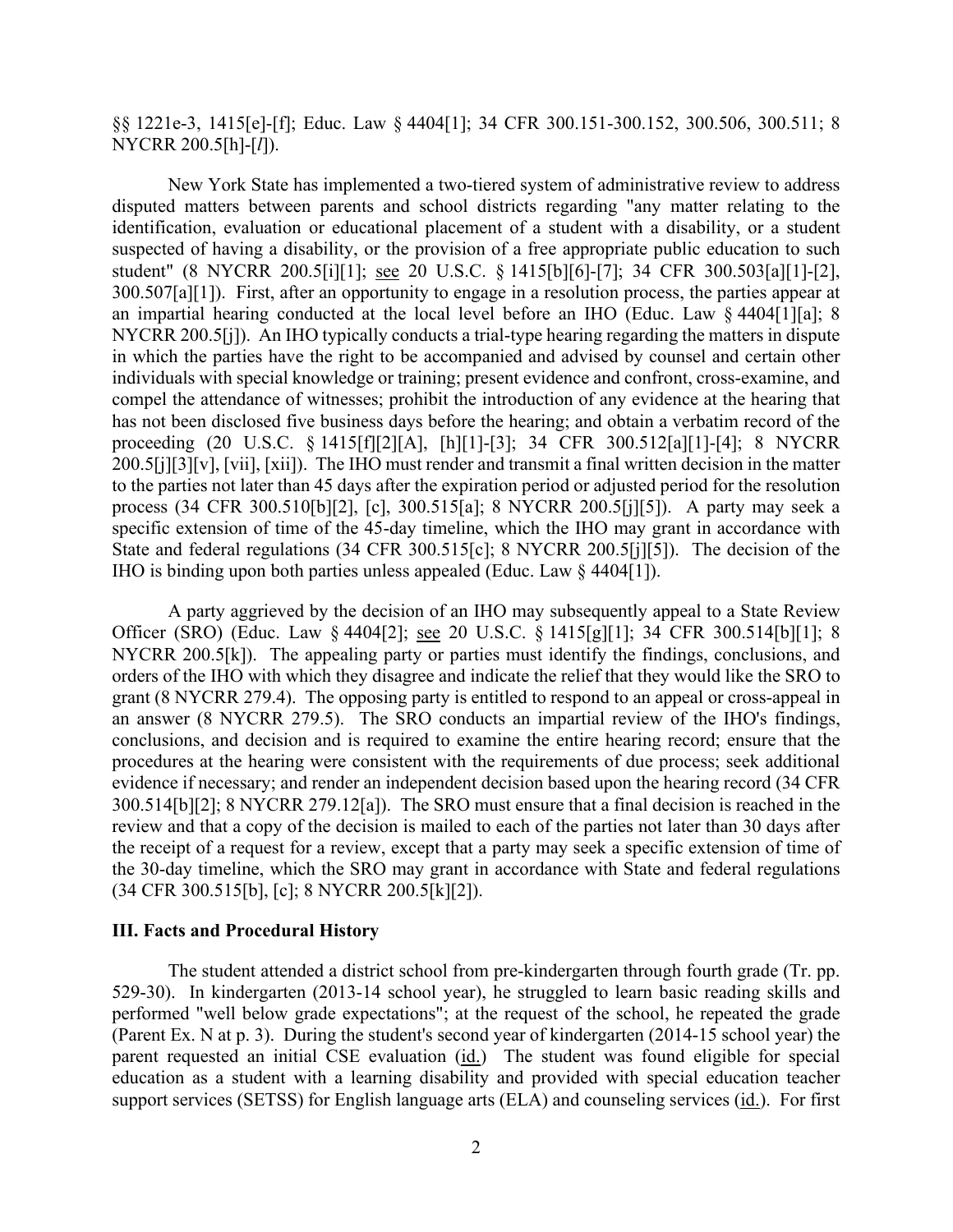$(i$ <u>d.</u> at p. 2). grade (2015-16 school year) the student continued to receive SETSS, however, his counseling services were discontinued as he had met his goals (id.). The student's team at the time reported that he struggled to accurately identify letter sounds, easily lost focus, and had difficulty retaining information (id.). In February 2016, the student participated in a psychiatric evaluation, which reportedly yielded diagnoses of an attention deficit/hyperactivity disorder (ADHD), inattentive presentation; separation anxiety disorder; and an adjustment disorder with anxiety and depression

 When the student was in second grade (2016-17 school year) the parent obtained a private difficulties (Parent Ex. N at pp. 1, 3). The results of the evaluation supported the ADHD and comprehensive, evidence-based reading intervention program (id. at p. 14). neuropsychological evaluation due to her concerns regarding the student's academic and attending separation anxiety diagnoses identified in the psychiatric evaluation and in addition indicated that the student had specific learning disorders in reading, written expression, and mathematics (id. at pp. 12-14). Among other things the evaluator recommended that the student be placed in a specialized program in a structured setting with a lower student-to-teacher ratio that employed a

 were projected to be implemented beginning that same day (Parent Ex. P at pp. 1, 12). The June Pinnell instructional Level D) and his math skills were at a first-grade level (id.). The CSE found week of group speech-language therapy services (id. at pp. 1, 9). On June 5, 2017, a CSE convened and developed an IEP for the student, portions of which 2017 IEP indicated that the student's reading skills were at a kindergarten level (Fountas and the student eligible for special education as a student with a speech or language impairment and recommended that the student receive two periods per day of integrated coteaching (ICT) services for math and three periods per day of ICT services for ELA, as well as two 30-minute sessions per

place on June 5, 20[1](#page-2-0)7 without her knowledge  $(id.)$ <sup>1</sup> The parent reported that the district refused By letter dated October 10, 2017, the parent requested that the CSE meet to review the results of the April 2017 neuropsychological evaluation (Parent Ex. M). The parent indicated that she and her advocate had met with the district on June 20, 2017 because a CSE meeting had taken to make changes to the student's IEP at that time but verbally agreed to provide the student with ICT services, SETSS, and individual speech-language therapy (id.). The parent noted that when she received the finalized June 2017 IEP there was no recommendation for SETSS and the IEP indicated that the student's speech-language therapy services would be provided in a group (id.; see Parent Ex. P. at p. 9). The parent indicated that she was attaching a copy of the finalized neuropsychological evaluation report to her letter (Parent Ex. M at p. 1).

overall intelligence was in the average range (id.). The IEP also reflected the results of In December 2017, a CSE convened and developed an IEP for the remainder of the student's 2017-18 school year (third grade) (Dist. Ex. 1 at p. 1). The December 2017 CSE considered the results of the April 2017 neuropsychological evaluation obtained by the parent and included cognitive test scores in the present levels of performance that indicated the student's

<span id="page-2-0"></span> had been held in June 2017 without her (Tr. pp. 119-21). The attendance page of the June 2017 IEP lists the name (id. at p. 13). There are no signatures on the page to reflect who actually participated in the meeting  $(id)$ . <sup>1</sup> The school psychologist testified that the parent requested a CSE meeting because she thought an annual review of a related services provider/special education teacher, a general education teacher, and a district representative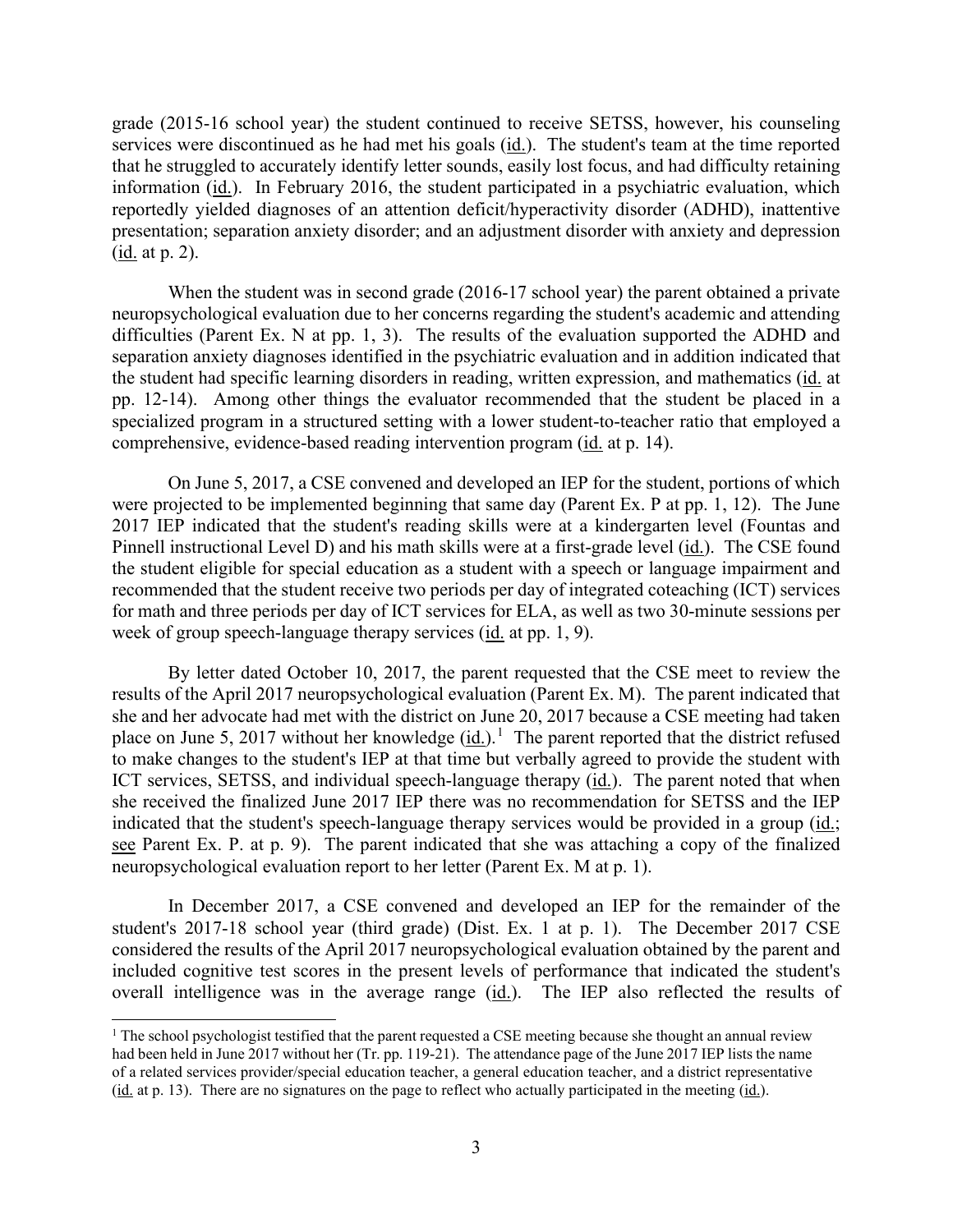at the kindergarten level (<u>id.</u>). The student's math skills were also at the kindergarten level (<u>id.</u>). The December 2017 CSE found the student eligible for special education as a student with a phonological testing conducted by the private evaluator that indicated the student performed "wellbelow average" on formal testing, which suggested he had "impaired phonological processing skills" (id.). The December 2017 IEP indicated that according to his then-current classroom teacher, the student functioned at the kindergarten level for reading (Fountas and Pinnell Level B) and all of his reading scores and writing score on the Benchmarks Universe Assessment were also learning disability and recommended that the student receive ICT services in a general education classroom for one period of ELA per day and two periods of math per day (id. at pp. 1, 7). In addition, the CSE recommended that the student attend a 12:1 special class for ELA two periods per day and receive SETSS for ELA for two periods per week, SETSS for math one period per week, and group speech-language therapy two times per week for 30 minutes (id. at pp. 7, 10-11).

equivalent to an end of kindergarten level (*id.* at pp. 1, 9-10). In addition to reading, the IEP noted that the student was functioning below grade level in written expression and mathematics (id. at p. 1). With regard to the student's academic needs, the May 2018 IEP stated that the district staff and the parent were concerned about the student's academic delays, especially in reading and writing (<u>id.</u> at p. 2). Turning to the IEPs at issue in this matter, a CSE convened on May 4, 2018 to develop the student's IEP for the 2018-19 school year (fourth grade) (Dist. Ex. 3). The present levels of performance indicated that the student was reading at Fountas and Pinnell Level C, which was

 student attend a 12:1 special class for ELA three periods per week and a 12:1 special class for math two times per week for 30 minutes (Dist. Ex. 3 at pp. 6-7, 9).<sup>[2,](#page-3-0) [3](#page-3-1), 4</sup> The IEP indicated that the the option too restrictive for the student ( $\underline{\text{id}}$  at p. 10; <u>see</u> Parent Ex. N; Dist. Ex. 4). For the 2018-19 school year, the May 2018 CSE found that the student continued to be eligible for special education as a student with a learning disability and recommended that the two periods per week in a "[n]on-[s]pecialized" school and receive group speech-language therapy parent, as well as the private education coordinator from the agency that conducted the April 2017 neuropsychological evaluation who attended the CSE meeting with the parent, requested placement for the student in a nonpublic school, but the district denied that request as it considered

Pinnell Level D; according to the IEP, this which was equivalent to beginning first grade (id. at p. A CSE met again on December 10, 2018 (Dist. Ex. 11 at p. 12). Evaluation results included in the resultant IEP indicated that as of December 7, 2018, the student was reading at Fountas and

<span id="page-3-0"></span> $<sup>2</sup>$  The student's eligibility for special education as a student with a learning disability is not in dispute (see 34 CFR)</sup> 300.8[c][10]; 8 NYCRR 200.1[zz][6]).

<span id="page-3-1"></span>the start of the recommended services until September 5, 2018 (see Dist. Ex. 5 at pp. 1, 5). <sup>3</sup> In a prior written notice to the parents dated June 25, 2018, the district summarized the special education services recommended by the May 2018 CSE and stated that the CSE believed it was in the best interest of the student to defer

<span id="page-3-2"></span><sup>&</sup>lt;sup>4</sup> The school psychologist testified that the CSE recommended the student for a "full-time" 12:1 special class but that it appeared as it did on the IEP due to requirements of the district's Special Education Student Information System (SESIS) (Tr. pp. 306-07).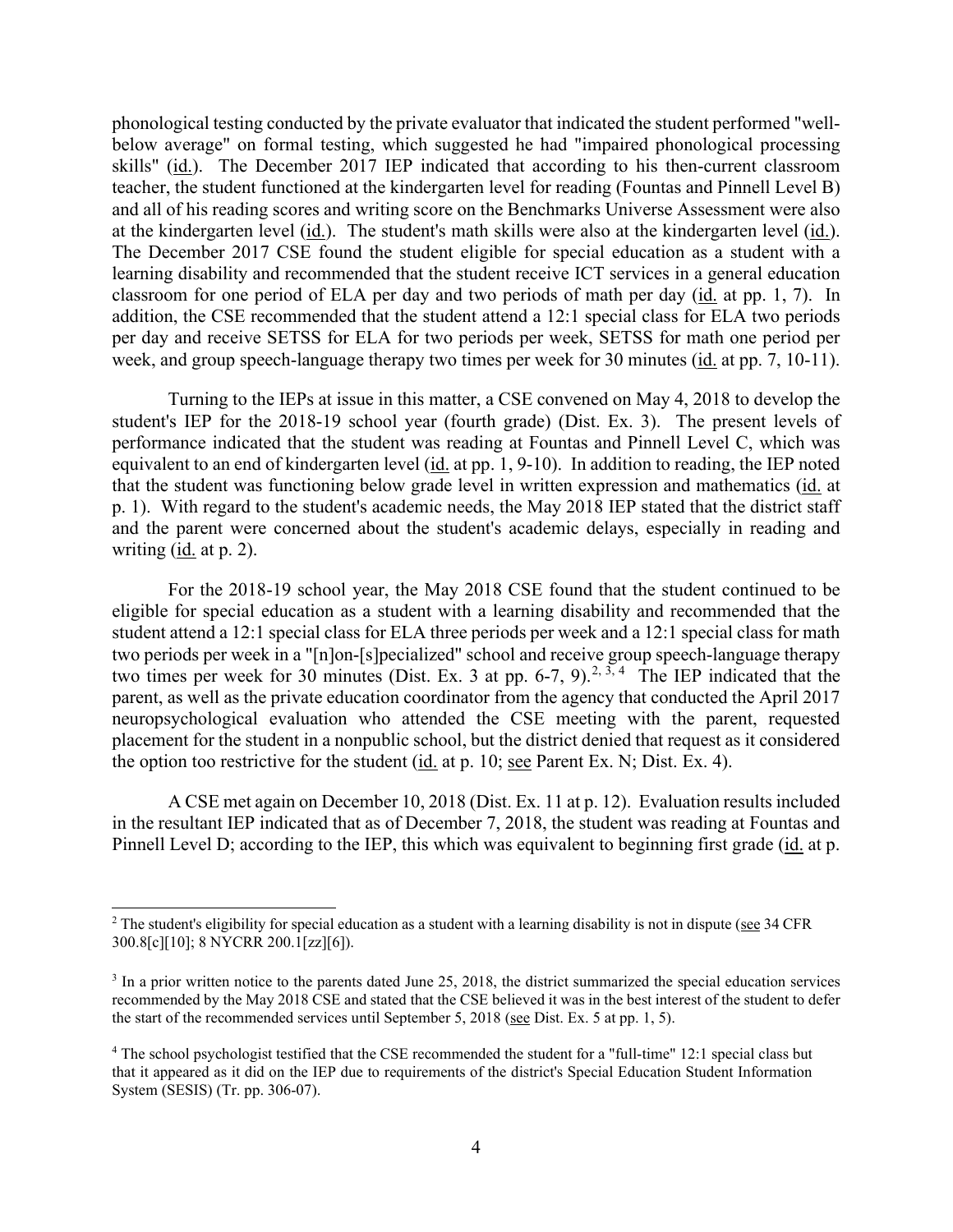1).<sup>5</sup> In addition, the IEP indicated that according to iReady Math results the student's overall scores were on a mid-first grade level and his geometry scores were on a second-grade level (id.). The had made slow progress academically, and was functioning on a beginning first grade level in ELA (id.). Although the IEP indicated that the student was functioning at a Fountas and Pinnell Level comprehension level was lower (id.). With regard to writing, the December 2018 IEP indicated setting  $(id.$  at pp. 1-2). IEP noted that, as reported by the student's teacher, the student was below grade level in reading, D for reading, it also stated that while reading independently without supports the student's the student could create sentences, but they did not have the correct punctuation and/or grammar (id.). In addition, the student struggled to write a complete sentence on his own because he had a difficult time spelling words independently (id.). According to the teacher's report reflected in the IEP, the student had shown progress in his then-current setting in only a short time (3 months) (id.). It was the teacher's professional opinion that the student was in an appropriate educational

 would be better in a nonpublic school (Dist. Ex. 11 at p. 13). The IEP indicated that, to address class program, but the parent declined the service (id.).<sup>6</sup> According to the IEP, the CSE considered coordinator, as well as placement in a specialized school program, but determined that those would benefit from remaining in his then-current small, self-contained (12:1) class in a community school to address his academic needs/ delays, especially in reading and writing (id.). The IEP frequencies from weekly to daily to reflect that the student would attend a 12:1 ELA special class Although the December 2018 IEP indicated that the student had demonstrated progress it also reflected that the parent thought the student's progress had been too slow and that his progress the parent's concerns, the district offered the option of adding SETSS to the student's 12:1 special placement in a nonpublic school day program, as requested by parent and private education programs were too restrictive at that time  $(i_d)$ . The December 2018 IEP indicated that the student continued the recommendation for the 12:1 special class for ELA and math but updated the three times per day and a 12:1 math special class two times per day (compare Dist. Ex. 11 at p. 9, with Dist. Ex. 3 at p. 7).

 In or around January 2019, the student's mother obtained a neuropsychological difficulty despite receiving special education services (Parent Ex. D at p. 1). The January 2019 consistent with his previous neuropsychological evaluation (id. at p. 5). The report also indicated that the student evidenced significant weaknesses in language skills (id. at p. 8). In addition, the reevaluation of the student due to her concerns that he was not making progress in his areas of neuropsychological reevaluation report indicated that the student's scores on cognitive testing were student exhibited impairments in reading, including phonological awareness and rapid naming; writing, including spelling, structure, word form, and mechanics; and mathematics, including computation and problem-solving skills (id. at pp. 8, 19). With respect to the student's social/emotional development, the neuropsychological reevaluation report stated that the student

<span id="page-4-0"></span> to the end of kindergarten (Parent Ex. Q). The student's June 2017 IEP also referred to Fountas and Pinnell Level D as being at the kindergarten level (Parent Ex. P at pp. 1, 12). 5 Although the December 2018 IEP indicated Level D on Fountas and Pinnell was equivalent to beginning first grade, a Fountas and Pinnell text level gradient included in the hearing record indicates that Level D is equivalent

<span id="page-4-1"></span><sup>&</sup>lt;sup>6</sup> The parent refutes this characterization and testified that she had "never refused any services for the student" (Tr. pp. 574-75).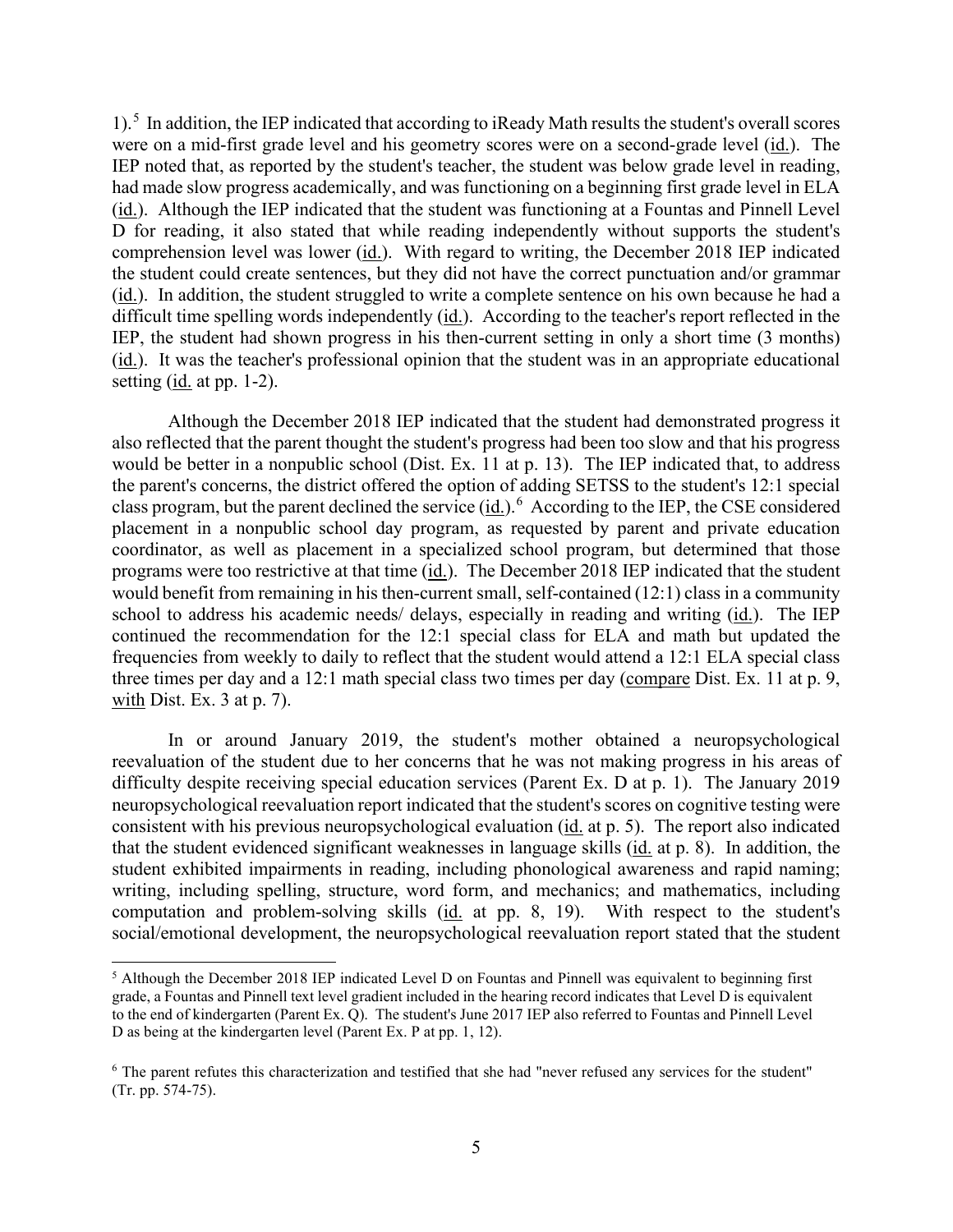disorder (compare Parent Ex. D at p. 9, with Parent Ex. N at p 14). In addition, the January 2019 neuropsychological reevaluation offered a new diagnosis of a language disorder (Parent Ex. D at evidenced symptoms of inattention and anxiety and suggested that the combination of these areas of difficulty were significantly affecting his functioning in school, at home, and in the community (id. at pp. 8-9). The January 2019 neuropsychological reevaluation report offered similar diagnoses to those offered in the April 2017 neuropsychological evaluation; however, the student's specific learning disorder with impairment in mathematics was characterized as moderate as opposed to severe, and, whereas the student was previously diagnosed as having a separation anxiety disorder, the reevaluation characterized the student as having an unspecified anxiety p. 9).

intervention using programs such Orton-Gillingham or Lindamood-Bell (id. at p. 10). Additional recommendations included specific interventions to target the student's deficits in writing and learning delays" (*id.* at p. 11). Similar to the April 2017 neuropsychological evaluation report, the January 2019 neuropsychological reevaluation report stated that the student required placement in a specialized school for students with language and learning disorders that provided evidence-based interventions for language and academic skills built into the daily curriculum (Parent Ex. D at p. 9). The neuropsychological reevaluation report suggested that the student be provided with mathematics (id. at pp. 10-11). The reevaluation report also noted that the student "requires effective, evidence-based instruction outside of the school setting to remediate his profound

Aaron for the 2019-20 school year (Parent Exs. H-I).<sup>[7](#page-5-0)</sup> On June 6, 2019, the parent executed an enrollment contract for the student's attendance at

district offer any additional placements, the parent would consider them (id. at p. 4). In an August 21, 2019 letter to the district, the parent provided notice that she disagreed with the December 2018 IEP relevant to the 2019-20 school year, planned to unilaterally enroll the student in the Aaron School beginning on September 5, 2019, and would seek tuition payment for such placement from the district (Parent Ex. C at pp. 1, 4). The letter indicated that, should the

The student attended Aaron beginning in September 2019 (Parent Ex. S ¶ 22; see Parent Ex.  $F$ ).<sup>8</sup>

<span id="page-5-0"></span> $7$  Aaron has not been approved by the Commissioner of Education as a school with which districts may contract to instruct students with disabilities (see 8 NYCRR 200.1[d], 200.7).

<span id="page-5-1"></span> $8$  After the student began attending Aaron, a CSE convened on November 18, 2019 (Dist. Ex. 9 at p. 10). The for 35 hours per week in a district "[n]on-[s]pecialized" school (id. at pp. 7, 10). The CSE changed the student's November 2019 CSE recommended the student be placed in a 12:1+1 special class for all core academic classes related services recommendation from two 30-minute group sessions of speech-language therapy per week to one 30-minute session of individual speech-language therapy per week and one 30-minute session of group speechlanguage therapy per week (compare Dist. Ex. 9 at p. 8, with Dist. Ex. 11 at p. 10).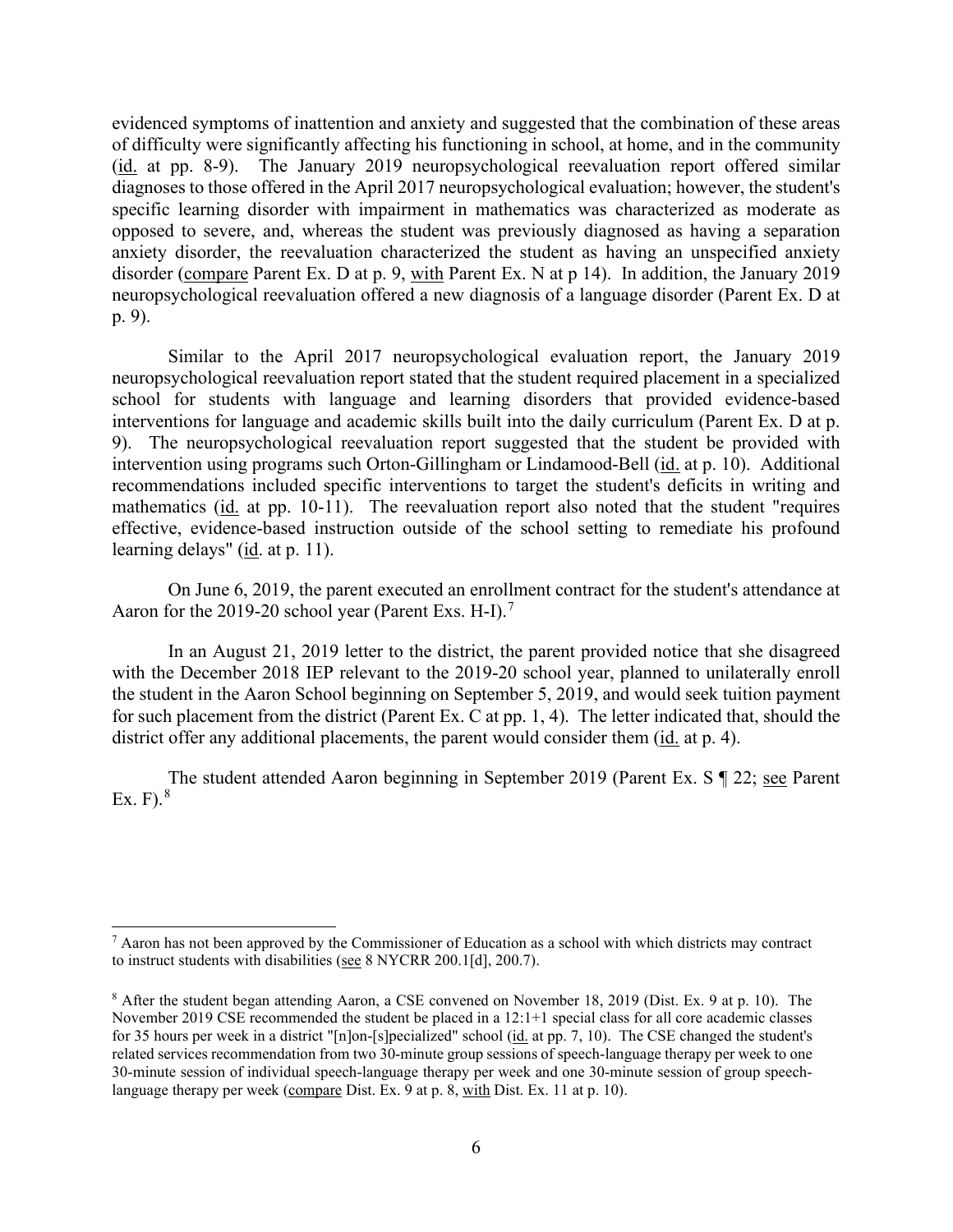#### **A. Due Process Complaint Notice**

the 2019-20 school years (see Parent Ex. B at pp. 1-2). In a due process complaint notice, dated February 18, 2020, the parent alleged that the district failed to offer the student a free appropriate public education (FAPE) for the 2018-19 and

 Specific to the May 2018 IEP, the parent alleged that, despite reports that the student had the recommendation for specialized reading supports contained within the April 2017 private neuropsychological evaluation (*id.*). In addition, the parent took issue with the CSE's failure to  $(\underline{\text{id}}. \text{ at pp. } 4-5).$ not made meaningful process in reading and had not benefited from a 12:1 special class for ELA, the CSE again recommended a 12:1 special class for ELA, along with group speech-language therapy services (Parent Ex. B at p. 4). According to the parent, the May 2018 CSE "again ignored" recommend support for the student in other academic subjects such as social studies and science (id.). Finally, the parent alleged that the IEP included "impermissibly vague promotion criteria"

 student's lack of progress when reviewing his programming and inappropriately continued the therapy (Parent Ex. B at p. 5). Concerning the December 2018 IEP, the parent alleged that the CSE failed to consider the recommendations for a 12:1 special class for ELA and math, along with group speech-language

 The parent alleged that she obtained the January 2019 private neuropsychological and that he exhibited "'profound weaknesses' in reading, writing, and math skills" (Parent Ex. B at reevaluation due to concerns that the student was not making progress and that the evaluation revealed that the student had "made no meaningful gains since his first evaluation in January 2017" p. 5).

 of minimal, incremental changes . . . while ignoring information that [the student] need[ed] a more For the 2018-19 and 2019-20 school years, the parent alleged that the district "made a series specialized setting to meaningfully progress" (Parent Ex. B at p. 6).

 (Parent Ex. B at pp. 5-6). The parents alleged that Aaron was an appropriate unilateral placement for the student and, for relief, requested district funding of the costs of the student's attendance at Aaron for the 2019- 20 school year, as well as transportation and reimbursement for the cost of the student's meals

#### **B. Impartial Hearing Officer Decision**

 10 days of proceedings (Tr. pp. 1-606). During the February 26, 2021 hearing date, the parties 28, 2020, which added specific allegations regarding the November 2019 IEP and requested Process Compl. Notice). The IHO found that the district had not agreed to the amendment and, discussion regarding what . . . relief" would be appropriate (Tr. pp. 29-31). An impartial hearing convened on September 9, 2020 and concluded on June 16, 2021 after and the IHO discussed the parent's proposed amended due process complaint notice, dated July compensatory education as relief to remedy the district's alleged failure to provide the student with a FAPE for the 2018-19 school year (Tr. pp. 12-31; compare Parent Ex. B, with Amended Due further, declined to accept the amendment but indicated her intent to "entertain arguments and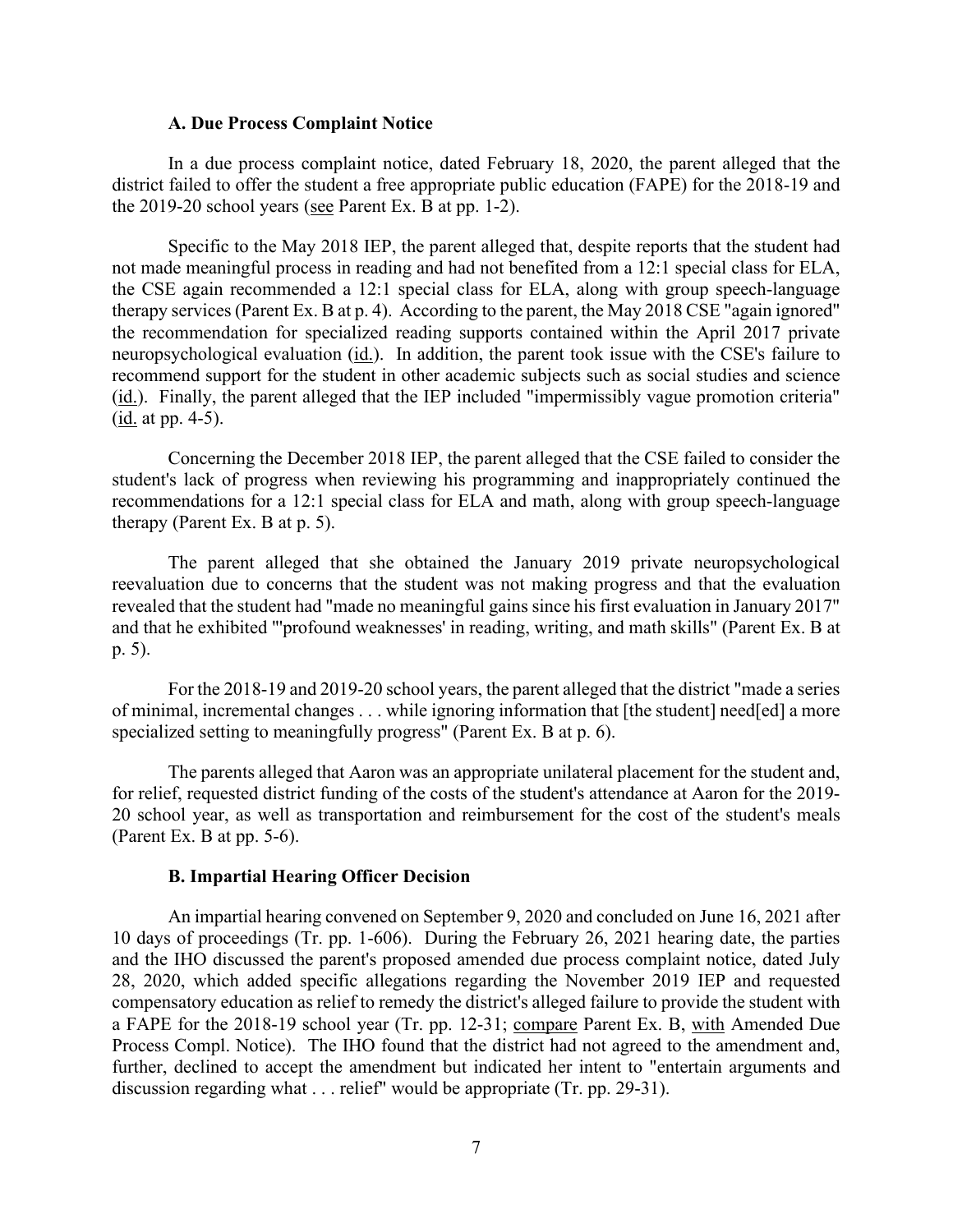the student a FAPE for the 2018-1[9](#page-7-0) and 2019-20 school years (IHO Decision at p. 17).<sup>9</sup> With the school was providing the student with the maximum amount of support" (id. at pp. 15-16). The In a decision dated January 10, 2020, the IHO determined that the district failed to offer respect to the 2018-19 school year, the IHO found that the district failed to sustain its burden to prove that the annual goals developed at the CSE meeting(s) were "related to the student's actual functioning" (id. at p. 16). In addition, the IHO determined that the district's witness "essentially corroborated the claims of the parents" when she testified that "the CSE was fully aware that what they were recommending was not meeting the student's needs" and "seemed almost indignant that IHO found that, notwithstanding the CSE's knowledge, it "continued to recommend the same failing program" and noted that the May 2018 CSE recommended the same singular reading goal "even though the student was clearly making no progress in reading" (id. at p. 16). The IHO found that the CSE inappropriately focused its recommendations on keeping the student "in his public community school" rather than "basing its decisions upon the needs of the student" (id.).

In addition, the IHO found that "[t]he CSE failed to consider the important information" contained in the January 2019 private neuropsychological reevaluation, including the results of standardized testing, showing that the student had not made meaningful progress since he was evaluated in 2017 and demonstrated "'profound weaknesses' in reading, writing, and math skills," with reading falling below the first percentile (IHO Decision at p. 16).

 Next, the IHO found that the parents met their burden to prove that Aaron was an appropriate unilateral placement for the student for the 2019-20 school year and that the student made progress and that equitable considerations weighed in favor of the parent's request for an award of tuition reimbursement (IHO Decision at pp. 16-17).

 Aaron for the 2019-20 school year (IHO Decision at pp. 17-18). The IHO denied the parent's request for the costs of the student's meals, finding that there was insufficient evidence in the hearing record upon which to make a finding (id.). Finally, the IHO indicated that "[a]ll other requested relief [wa]s denied" (id. at p. 18). As relief, the IHO ordered the district to directly fund the costs of the student's tuition at

#### **IV. Appeal for State-Level Review**

 The parent appeals, arguing that the IHO erred by failing to grant any relief for the district's failure to provide the student with a FAPE for the 2018-19 school year. Specifically, the parent alleges that the IHO erred by not addressing her request for compensatory tutoring services. The parent seeks 800 hours of tutoring with EBL Coaching.

 request it in the February 2020 due process complaint notice and the IHO declined to accept the In an answer and cross-appeal, the district denies the parent's material allegations and argues that the IHO was correct to not consider compensatory education since the parent did not July 2020 proposed amended due process complaint notice. Alternatively, the district argues that

<span id="page-7-0"></span><sup>&</sup>lt;sup>9</sup> The IHO's decision is not paginated; for the purposes of this decision, the pages will be cited by reference to their consecutive pagination with the cover page as page one (see IHO Decision at pp. 1-25).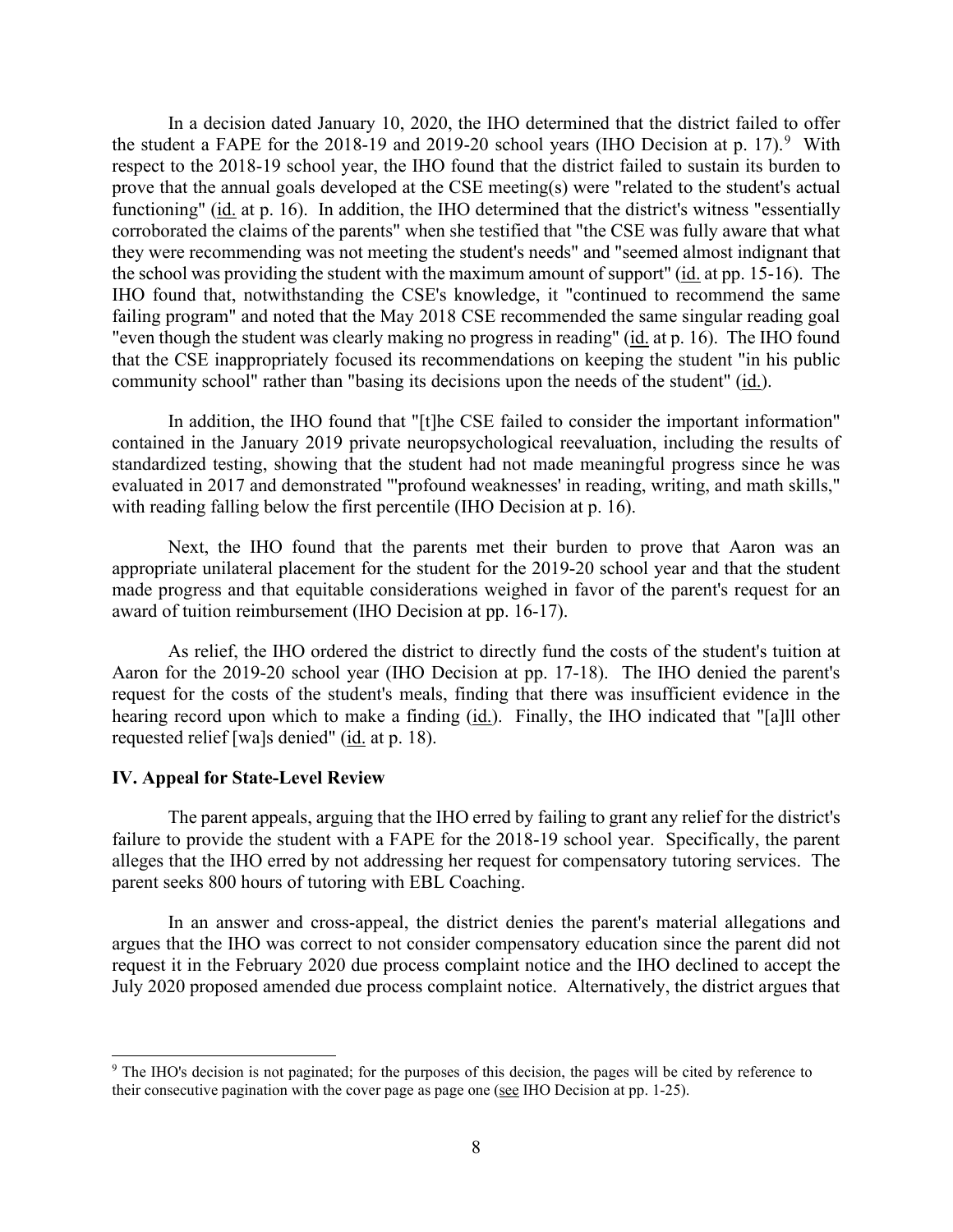the evidence in the hearing record does not support the parent's request for 800 hours of compensatory tutoring services.

 evaluation but properly declined to wholesale adopt its recommendations. To the extent the IHO goals in each IEP were aligned with the student's needs and designed to enable him to make progress. The district argues that, contrary to the IHO's characterization, the district school 2018 CSE meeting. Finally, the district alleges that the IHO's determination relating to the 2019- As for its cross-appeal, the district alleges that the IHO erred in finding that the district failed to offer the student a FAPE for the 2018-19 and 2019-20 school years. The district indicates that both the May and December 2018 CSEs considered the April 2017 private neuropsychological relied upon the January 2019 private neuropsychological evaluation, the district argues that this was not available to the CSEs and, therefore, could not be used to retrospectively assess the May and December 2018 CSEs' recommendations. As for annual goals, the district asserts that the psychologist testified that the May 2018 CSE's recommendations were designed to provide the student with "'maximum' support." In addition, the district asserts that the evidence shows that the student made progress during the beginning of the 2018-19 school year leading up to the December 20 school year consisted of a "conclusory statement" that the district failed to sustain its burden and that the question of the district's offer of "a placement" to the student was not properly before the IHO since the parent did not raise any challenges relating to the location at which the IEP would be located in her due process complaint notice.

 allegations and argues that the IHO correctly found that the district denied the student a FAPE for In an answer to the district's cross-appeal, the parent denies the district's material the 2018-19 and 2019-20 school years.

#### **V. Applicable Standards**

Two purposes of the IDEA (20 U.S.C. §§ 1400-1482) are (1) to ensure that students with disabilities have available to them a FAPE that emphasizes special education and related services designed to meet their unique needs and prepare them for further education, employment, and independent living; and (2) to ensure that the rights of students with disabilities and parents of such students are protected (20 U.S.C. § 1400[d][1][A]-[B]; see generally Forest Grove Sch. Dist. v. T.A., 557 U.S. 230, 239 [2009]; Bd. of Educ. of Hendrick Hudson Cent. Sch. Dist. v. Rowley, 458 U.S. 176, 206-07 [1982]).

 A FAPE is offered to a student when (a) the board of education complies with the 2014]; <u>R.E. v. New York City Dep't of Educ.</u>, 694 F.3d 167, 189-90 [2d Cir. 2012]; <u>M.H. v. New</u> 458 U.S. at 206; see T.P. v. Mamaroneck Union Free Sch. Dist., 554 F.3d 247, 253 [2d Cir. 2009]). The Supreme Court has indicated that "[t]he IEP must aim to enable the child to make progress. procedural requirements set forth in the IDEA, and (b) the IEP developed by its CSE through the IDEA's procedures is reasonably calculated to enable the student to receive educational benefits (Rowley, 458 U.S. at 206-07; T.M. v. Cornwall Cent. Sch. Dist., 752 F.3d 145, 151, 160 [2d Cir. York City Dep't of Educ., 685 F.3d 217, 245 [2d Cir. 2012]; Cerra v. Pawling Cent. Sch. Dist., 427 F.3d 186, 192 [2d Cir. 2005]). "'[A]dequate compliance with the procedures prescribed would in most cases assure much if not all of what Congress wished in the way of substantive content in an IEP'" (Walczak v. Fla. Union Free Sch. Dist., 142 F.3d 119, 129 [2d Cir. 1998], quoting Rowley, After all, the essential function of an IEP is to set out a plan for pursuing academic and functional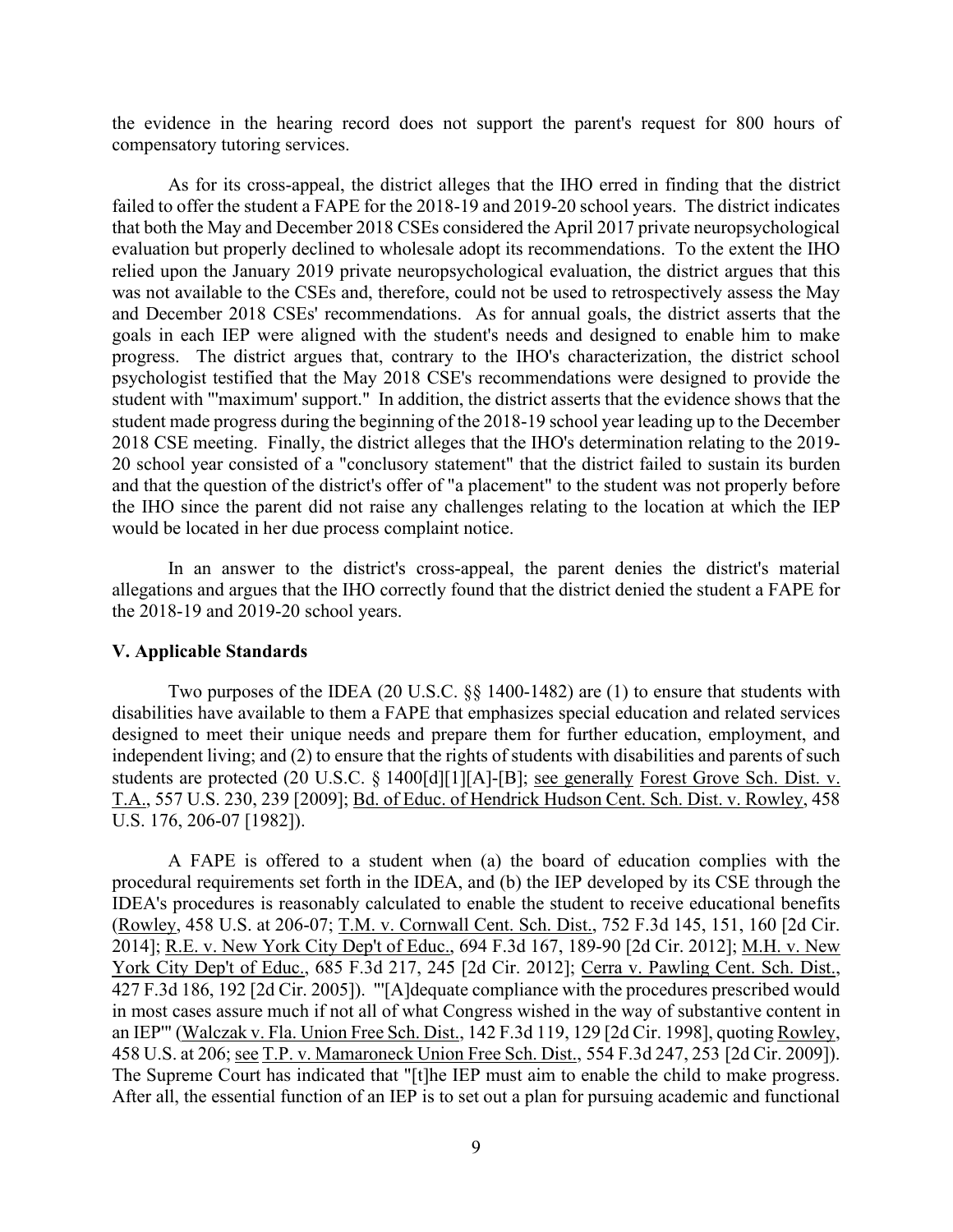errors render an IEP legally inadequate under the IDEA (M.H., 685 F.3d at 245; A.C. v. Bd. of parents' opportunity to participate in the decision-making process regarding the provision of a advancement" (Endrew F. v. Douglas Cty. Sch. Dist. RE-1, 580 U.S. \_\_, 137 S. Ct. 988, 999 [2017]). While the Second Circuit has emphasized that school districts must comply with the checklist of procedures for developing a student's IEP and indicated that "[m]ultiple procedural violations may cumulatively result in the denial of a FAPE even if the violations considered individually do not" (R.E., 694 F.3d at 190-91), the Court has also explained that not all procedural Educ. of the Chappaqua Cent. Sch. Dist., 553 F.3d 165, 172 [2d Cir. 2009]; Grim v. Rhinebeck Cent. Sch. Dist., 346 F.3d 377, 381 [2d Cir. 2003]). Under the IDEA, if procedural violations are alleged, an administrative officer may find that a student did not receive a FAPE only if the procedural inadequacies (a) impeded the student's right to a FAPE, (b) significantly impeded the FAPE to the student, or (c) caused a deprivation of educational benefits (20 U.S.C. § 1415[f][3][E][ii]; 34 CFR 300.513[a][2]; 8 NYCRR 200.5[j][4][ii]; Winkelman v. Parma City Sch. Dist., 550 U.S. 516, 525-26 [2007]; R.E., 694 F.3d at 190; M.H., 685 F.3d at 245).

based on a determination of whether the student received a FAPE (20 U.S.C. § 1415 [f][3] [E][i]). adequacy of a given IEP turns on the unique circumstances of the child for whom it was created" produce progress, not regression,' and . . . affords the student with an opportunity greater than mere 200.6[a][1]; see Newington, 546 F.3d at 114; Gagliardo v. Arlington Cent. Sch. Dist., 489 F.3d The IDEA directs that, in general, an IHO's decision must be made on substantive grounds A school district offers a FAPE "by providing personalized instruction with sufficient support services to permit the child to benefit educationally from that instruction" (Rowley, 458 U.S. at 203). However, the "IDEA does not itself articulate any specific level of educational benefits that must be provided through an IEP" (Walczak, 142 F.3d at 130; see Rowley, 458 U.S. at 189). "The (Endrew F., 137 S. Ct. at 1001). The statute ensures an "appropriate" education, "not one that provides everything that might be thought desirable by loving parents" (Walczak, 142 F.3d at 132, quoting Tucker v. Bay Shore Union Free Sch. Dist., 873 F.2d 563, 567 [2d Cir. 1989] [citations omitted]; see Grim, 346 F.3d at 379). Additionally, school districts are not required to "maximize" the potential of students with disabilities (Rowley, 458 U.S. at 189, 199; Grim, 346 F.3d at 379; Walczak, 142 F.3d at 132). Nonetheless, a school district must provide "an IEP that is 'likely to 'trivial advancement'" (Cerra, 427 F.3d at 195, quoting Walczak, 142 F.3d at 130 [citations omitted]; see T.P., 554 F.3d at 254; P. v. Newington Bd. of Educ., 546 F.3d 111, 118-19 [2d Cir. 2008]). The IEP must be "reasonably calculated to provide some 'meaningful' benefit" (Mrs. B. v. Milford Bd. of Educ., 103 F.3d 1114, 1120 [2d Cir. 1997]; see Endrew F., 137 S. Ct. at 1001 [holding that the IDEA "requires an educational program reasonably calculated to enable a child to make progress appropriate in light of the child's circumstances"]; Rowley, 458 U.S. at 192). The student's recommended program must also be provided in the least restrictive environment (LRE) (20 U.S.C. § 1412[a][5][A]; 34 CFR 300.114[a][2][i], 300.116[a][2]; 8 NYCRR 200.1[cc], 105, 108 [2d Cir. 2007]; Walczak, 142 F.3d at 132).

An appropriate educational program begins with an IEP that includes a statement of the student's present levels of academic achievement and functional performance (see 34 CFR 300.320[a][1]; 8 NYCRR 200.4[d][2][i]), establishes annual goals designed to meet the student's needs resulting from the student's disability and enable him or her to make progress in the general education curriculum (see 34 CFR 300.320[a][2][i], [2][i][A]; 8 NYCRR 200.4[d][2][iii]), and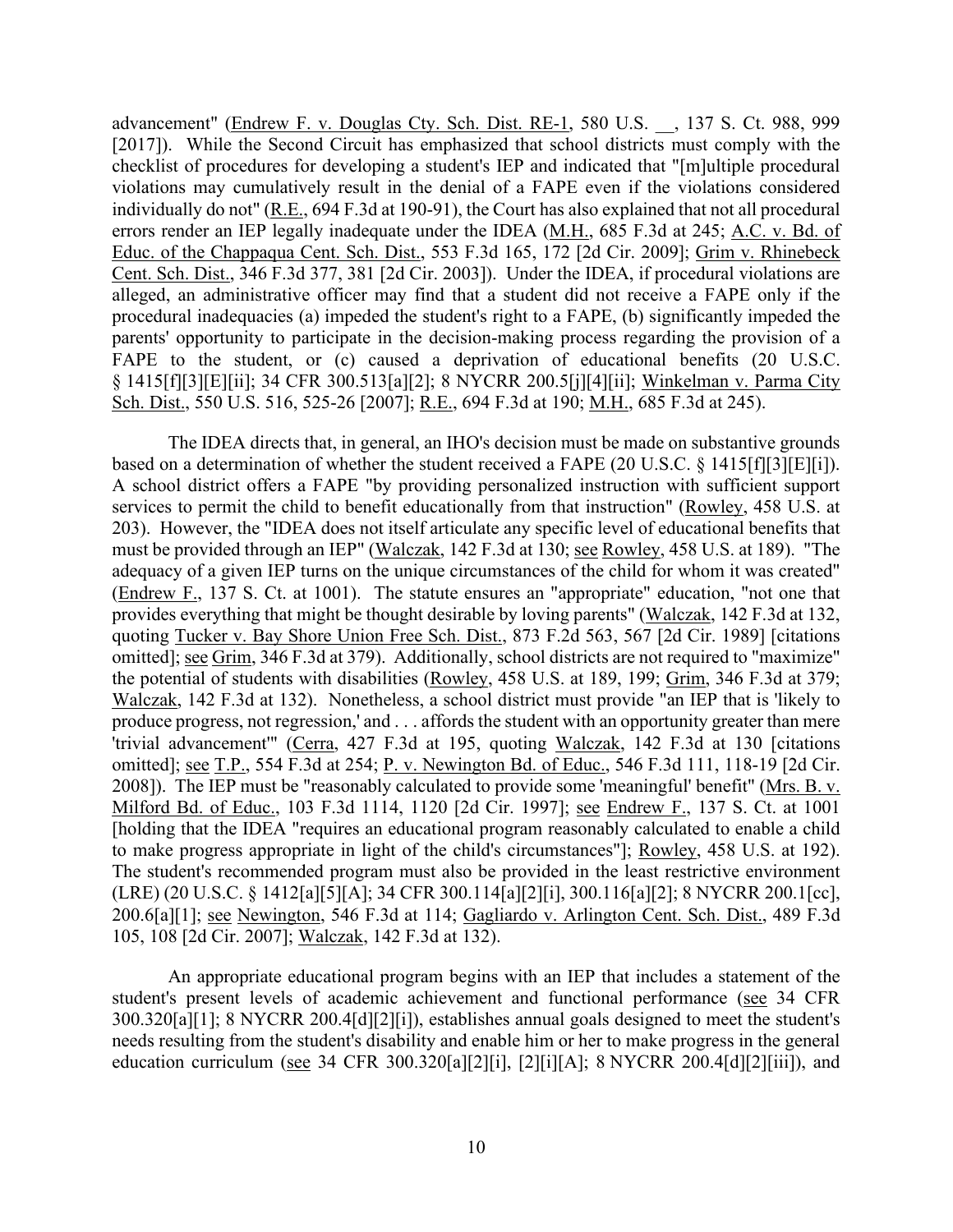provides for the use of appropriate special education services (see 34 CFR 300.320[a][4]; 8 NYCRR 200.4[d][2][v]).<sup>[10](#page-10-0)</sup>

70 [1985]; R.E., 694 F.3d at 184-85; T.P., 554 F.3d at 252). In Burlington, the Court found that in a proper case under the IDEA (471 U.S. at 370-71; see Gagliardo, 489 F.3d at 111; Cerra, 427 (Burlington, 471 U.S. at 370-71; <u>see</u> 20 U.S.C. § 1412[a][10][C][ii]; 34 CFR 300.148). A board of education may be required to reimburse parents for their expenditures for private educational services obtained for a student by his or her parents, if the services offered by the board of education were inadequate or inappropriate, the services selected by the parents were appropriate, and equitable considerations support the parents' claim (Florence County Sch. Dist. Four v. Carter, 510 U.S. 7 [1993]; Sch. Comm. of Burlington v. Dep't of Educ., 471 U.S. 359, 369- Congress intended retroactive reimbursement to parents by school officials as an available remedy F.3d at 192). "Reimbursement merely requires [a district] to belatedly pay expenses that it should have paid all along and would have borne in the first instance" had it offered the student a FAPE

the appropriateness of such placement (Educ. Law  $\S$  4404[1][c]; <u>see R.E.</u>, 694 F.3d at 184-85). The burden of proof is on the school district during an impartial hearing, except that a parent seeking tuition reimbursement for a unilateral placement has the burden of proof regarding

#### **VI. Discussion**

#### **A. Scope of the Impartial Hearing**

 properly before me on appeal. Generally, the party requesting an impartial hearing has the first with a Disability, Appeal No. 09-141; Application of the Dep't of Educ., Appeal No. 08-056). Before addressing the merits, a determination must be made regarding which claims are opportunity to identify the range of issues to be addressed at the hearing (Application of a Student Under the IDEA and its implementing regulations, a party requesting an impartial hearing may not raise issues at the impartial hearing that were not raised in its due process complaint notice unless the other party agrees (20 U.S.C. § 1415[f][3][B]; 34 CFR 300.507[d][3][i], 300.511[d]; 8 NYCRR 200.5[j][1][ii]), or the original due process complaint notice is amended prior to the impartial hearing per permission given by the IHO at least five days prior to the impartial hearing (20 U.S.C. § 1415[c][2][E][i][II]; 34 CFR 300.507[d][3][ii]; 8 NYCRR 200.5[i][7][b]). Indeed, "[t]he parent must state all of the alleged deficiencies in the IEP in their initial due process complaint in order for the resolution period to function. To permit [the parents] to add a new claim after the resolution period has expired would allow them to sandbag the school district" (R.E., 694 F.3d 167 at 187- 88 n.4; see also B.M. v. New York City Dep't of Educ., 569 Fed. App'x 57, 58-59 [2d Cir. June 18, 2014]).

With respect to the parent's appeal of the IHO's failure to address the parent's request for compensatory education to remedy the denial of a FAPE for the 2018-19 school year, the district

<span id="page-10-0"></span> ambitious in light of his [or her] circumstances, just as advancement from grade to grade is appropriately  $10$  The Supreme Court has stated that even if it is unreasonable to expect a student to attend a regular education setting and achieve on grade level, the educational program set forth in the student's IEP "must be appropriately ambitious for most children in the regular classroom. The goals may differ, but every child should have the chance to meet challenging objectives" (Endrew F., 137 S. Ct. at 1000).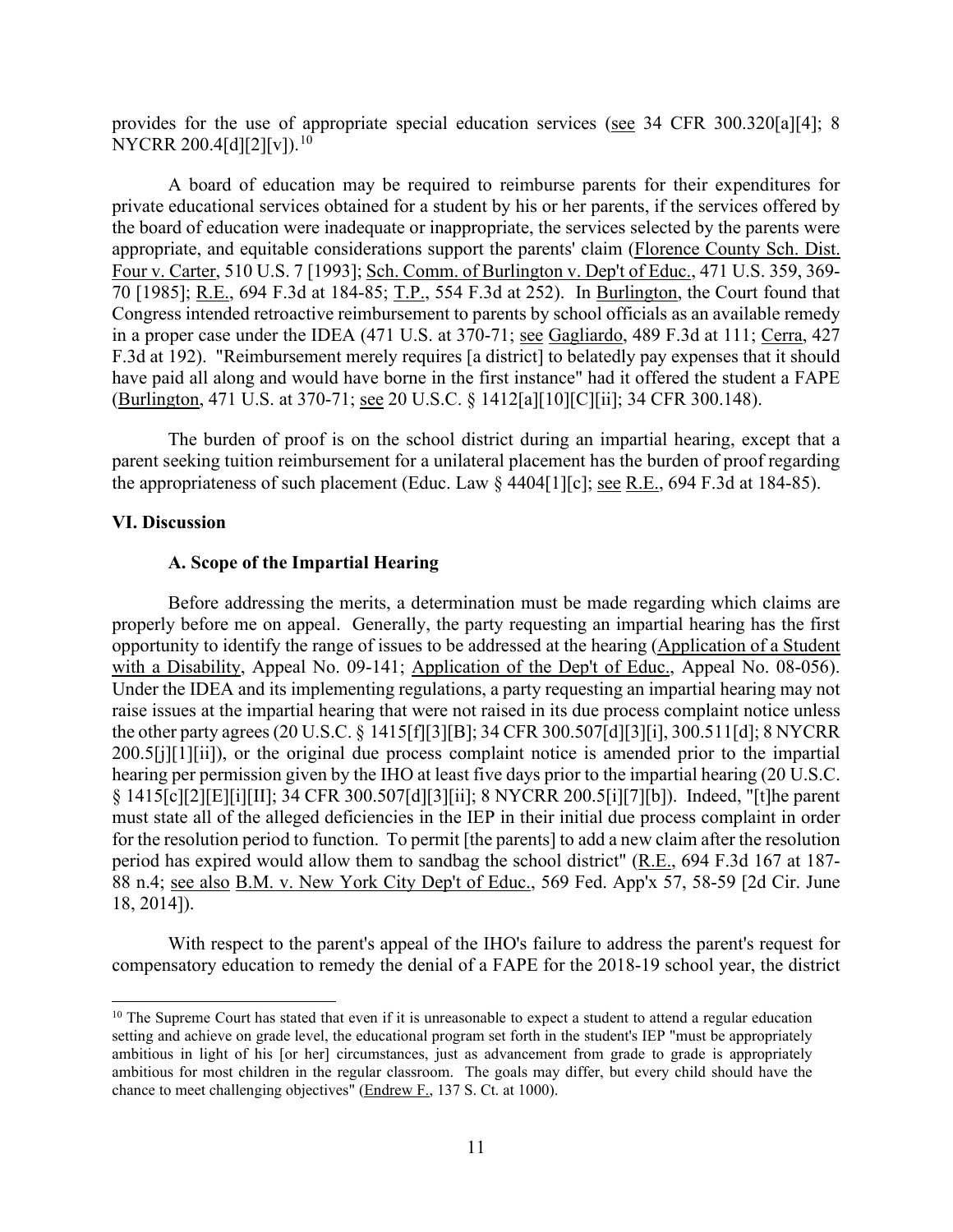asserts that the IHO correctly disregarded the request because the IHO declined to accept the parent's proposed amended due process complaint notice dated July 28, 2020, which contained the request for compensatory education. Therefore, the district argues that the parent's claims were thereby limited to those brought in the original due process complaint notice dated February 18, 2020, which had no request for compensatory education.

due process complaint notice in some form is an overly simplistic view of the requirements. It is undisputed that the February 2020 due process complaint notice did not explicitly seek relief in the form of compensatory education (see Parent Ex. B) and that the IHO declined to accept the parent's July 2020 proposed amended due process compliant notice (Tr. p. 31). However, the district's argument that compensatory education relief must always be predicated on raising it in a Instead, with respect to relief (versus alleged violations), State and federal regulations require the due process complaint notice state a "proposed resolution of the problem to the extent known and available to the party at the time" (8 NYCRR 200.5[i][1] [emphasis added]; see 20 U.S.C. § 1415[b][7][A][ii]; 34 CFR 300.508[b]).

what that relief will be" (Tr. p. 31; see Parent Ex. B at p. 6).<sup>11</sup> Subsequently, the parent reiterated (see Tr. pp. 78-85). During the impartial hearing, the parent called the director of EBL Coaching testimony would be "to address the appropriateness of the requested relief in the form of services, under appropriate cross-examination by counsel for the district (see Tr. pp. 502-26). At Moreover, the parent continued to pursue her request for compensatory education notwithstanding that the IHO declined to accept the amended due process complaint notice, and the IHO expressed her intent to consider relief in that form. In particular, the IHO stated that, "[a]s far as the relief requested in the course of the hearing, I note that the Parents have set any further relief deemed appropriate in the complaint. I will entertain arguments and discussion regarding the request for compensatory education during her counsel's opening statement without objection as a witness to make a record as to the amount of compensatory education that would be required to remediate any denial of FAPE the IHO might find, and the district objected to the need for the witness (see Tr. pp. 485-504). The IHO overruled the objection, noting that the purpose of her compensatory services" (Tr. p. 487). Further the IHO stated that "[t]o the extent that the parents want to place evidence in the hearing record from [the director] to assist in determining how much compensatory education should be awarded, they're absolutely entitled to do that . . . so she will be allowed to testify" (Tr. p. 491). Also noteworthy is the IHO's statement that, "if I found that the Aaron School was appropriate for the '19/'20 school year, then the student wouldn't be in need of compensatory education for the '19/'20 school year. So it's really just the '18/'19 school year in which compensatory education is actually an issue" (Tr. p. 490). The EBL Coaching director thereafter testified at length concerning the student's need for remediation and compensatory the close of the impartial hearing both parties brought arguments concerning compensatory

<span id="page-11-0"></span> request for "[a]ny further relief deemed appropriate" (Parent Ex. B at p. 6; see Tr. p. 31), but such catch all included in the due process complaint notice. <sup>11</sup> The statement in the February 2020 due process complaint notice to which the IHO referred was the parent's language that amounts to any relief that can be dreamed up at an unknown point in the future is too vague to be of use. It is the proper hearing practices by the parent's attorney—raising the specific request early on and then bringing it up again throughout the impartial hearing—that are far more compelling than the boilerplate language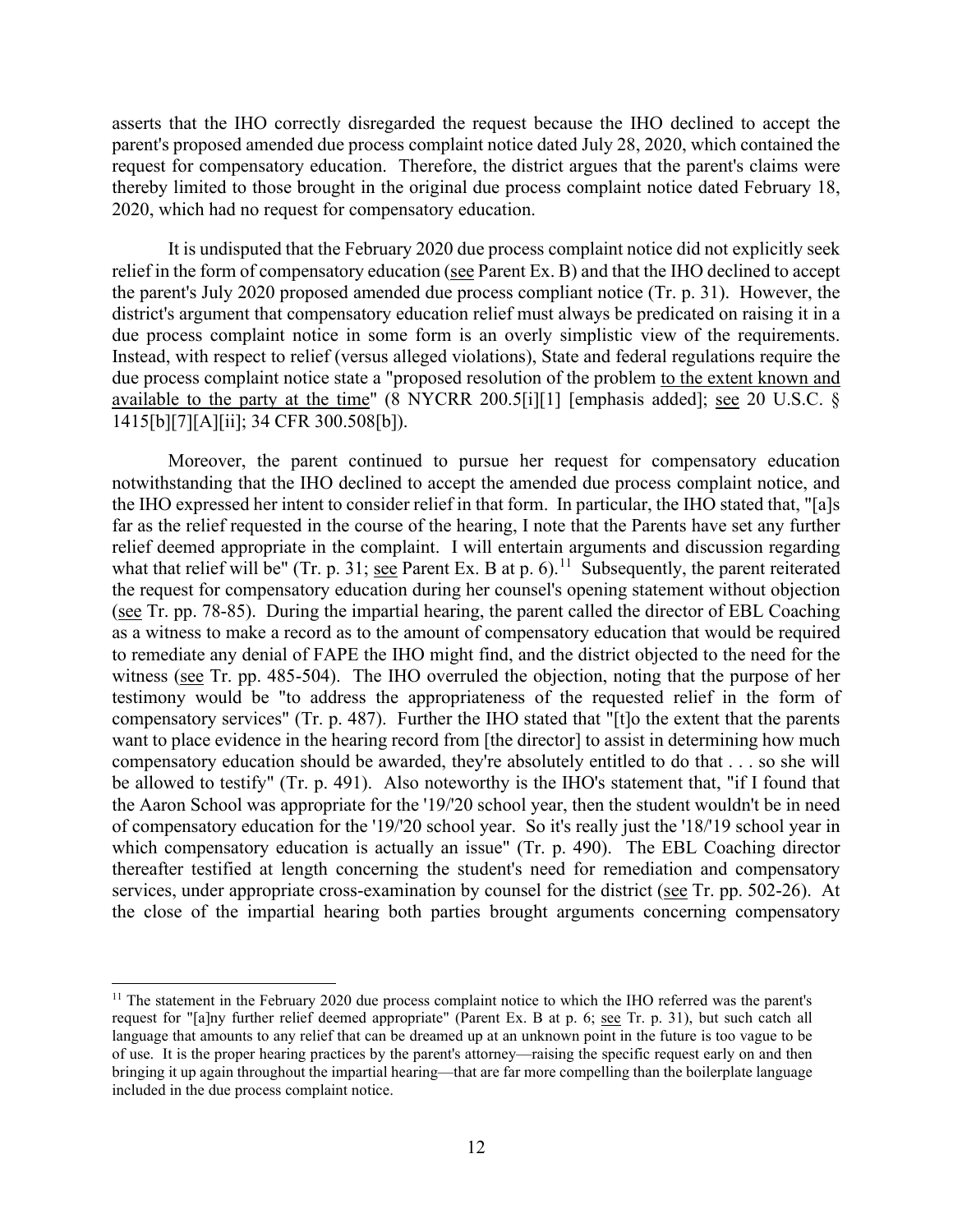education in their post-hearing briefs (Parent Post-Hr'g Br. at pp. 24-27; Dist. Post-Hr'g Br. at pp. 10-12).

not discuss the parent's request for compensatory education (see generally IHO Decision). It is district would be surprised or otherwise prejudiced by consideration of a compensatory award. In Notwithstanding the IHO's statements throughout the hearing, in her final decision, she did unclear if this was an oversight or a determination that the relief was not warranted; however, absent any analysis in the decision, the parties and the undersigned are left to wonder as the IHO's rationale. In any event, as the parent stated her request for compensatory education early in the process and the IHO expressed her intent to consider the relief, this is not an instance where the light of the above, and in consideration of the fact that there is sufficient evidence concerning compensatory education award in the hearing record upon which to base a determination, I find that the parent's request for compensatory education may be considered as part of the appeal.

Post-Hr'g Br. at p. 19; but see Tr. p. 81). The February 2020 due process complaint notice does for the student to attend for the 2019-20 school year (see IHO Decision at pp. 6-7, 15-17). for the student to attend for the 2019-20 school year (see IHO Decision at pp. 6-7, 15-17).<br>Accordingly, as the IHO did not rely on this issue, this is not a basis for a finding that the IHO The district raises another question about the scope of the impartial hearing in its crossappeal. In particular, the district contends that the parent's allegation that the district failed to notify the parent of the particular public school location to which it assigned the student to attend for the 2019-20 school year was not properly before the IHO because the parent did not raise any challenge concerning this issue in the February 2020 due process complaint notice but only raised the issue in a post-hearing brief (see Answer & Cr.-Appeal ¶ 13; see also Parent Ex. B; Parent not raise an issue relating to the assigned public school site (Parent Ex. B). However, while the IHO found that the district had not met its burden to show that it offered the student a FAPE during the 2019-20 school year, it does not appear that the IHO based her determination that the district failed to offer the student a FAPE on a finding that the district had not identified a school location erred.

 was conclusory. However, the IHO examined the May and December 2018 IEPs in some detail, albeit at times without distinguishing to which IEP she was referring or whether her specific findings were applicable to both IEPs (see IHO Decision at pp. 15-17). The December 2018 IEP review of December 11, 2019 (see Dist. Ex. 11 at p. 1). Thus, the program set forth in the December 2018 IEP was the operative program at the beginning of the 2019-20 school year when appropriate inquiry is into the nature of the program actually offered" ( $R.E. 694 F.3d$  at 187-88; Decision at pp. 15-17). Accordingly, the discussion of the district's offer of a FAPE to the student The district also alleges that the IHO's determination relating to the 2019-20 school year set forth a projected implementation date of December 20, 2018 and a projected date of annual the parent made the decision to unilaterally place the student at Aaron, and, as such, "[t]he see Parent Ex. C; Dist. Ex. 11 at p. 1). The substantive adequacy of the program offered in the December 2018 IEP was clearly at issue throughout the hearing, having been raised as an issue in the parent's February 2020 due process complaint notice, maintained in the parent's post-hearing brief, and addressed by the IHO (Parent Ex. B at p. 5; Parent Post-Hr'g Br. at pp. 13-16; IHO for the 2019-20 school year will focus on the program set forth in the December 2018 IEP.

Lastly, neither party has appealed the IHO's determinations that the Aaron school was an appropriate unilateral placement for the student during the 2019-20 school year and that equitable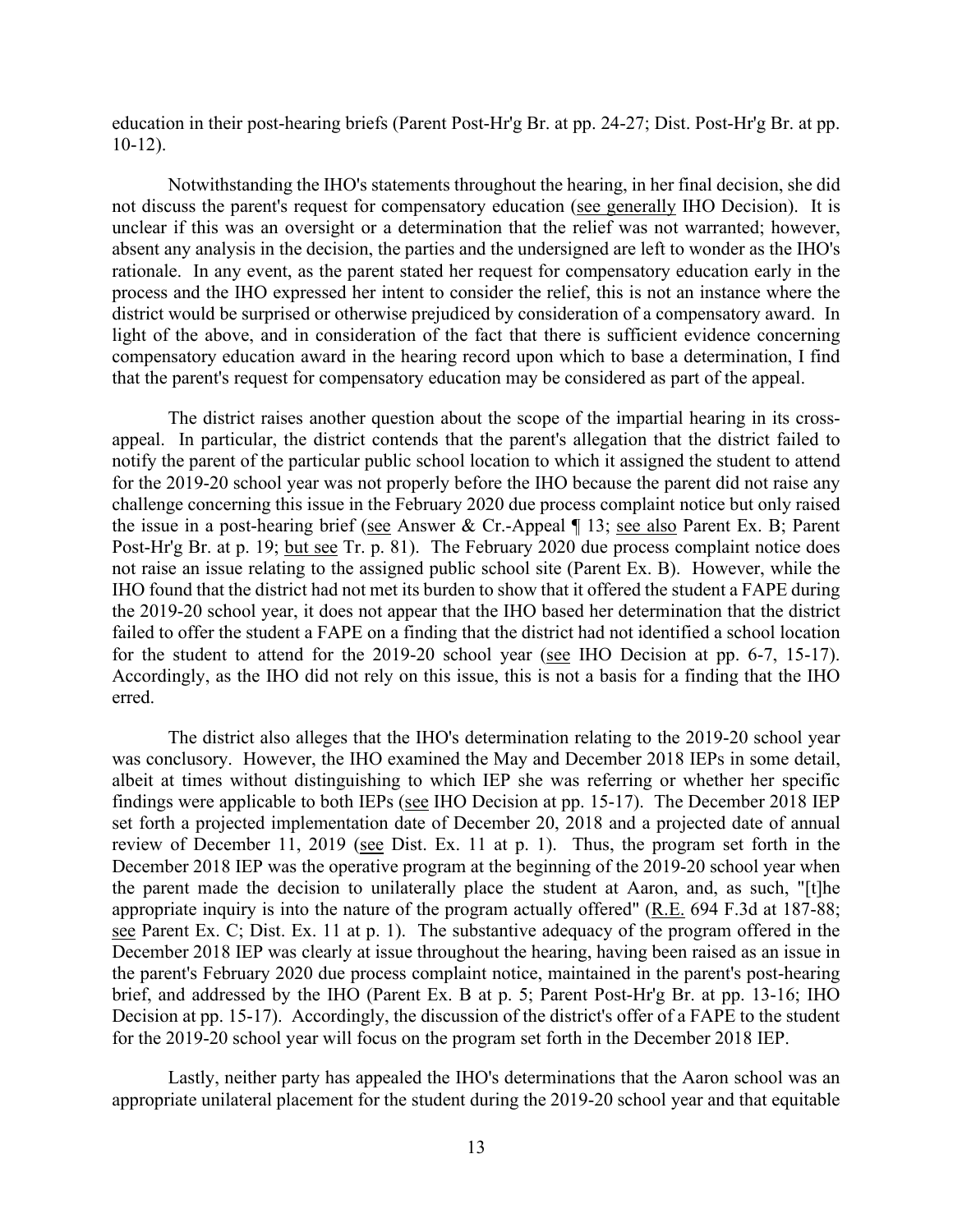reviewed on appeal (34 CFR 300.514[a]; 8 NYCRR 200.5[j][5][v]; <u>see M.Z. v. New York City</u> considerations weighed in favor of an award of tuition reimbursement (see IHO Decision at pp. 16-17). As such, those findings have become final and binding on the parties and will not be Dep't of Educ., 2013 WL 1314992, at \*6-\*7, \*10 [S.D.N.Y. Mar. 21, 2013]).

#### **B. May and December 2018 IEPs**

 recommendations were inappropriate. In addition, the district alleges that the evidence in the As for its cross-appeal, the district alleges that the IHO erred in finding that the district school psychologist's testimony supported a finding that the May and December 2018 CSEs' hearing record shows that the student was making progress in the district program.

The main component of the recommended program which is in dispute is the May and December 2018 CSEs' recommendations that the student attend a 12:1 special class for ELA and math in a district community school. However, given the student's primary areas of need, the appropriateness of the recommendations for the 12:1 special class must consider the degree to which the IEPs provided for specially designed reading instruction.

State regulation defines "specially designed reading instruction" as "specially designed individualized or group instruction or special services or programs . . . in the area of reading . . . which is provided to a student with a disability who has significant reading difficulties that cannot be met through general reading programs" (8 NYCRR 200.6[b][6]). State guidance discussing specialized reading instruction notes that the term "specialized reading instruction" need not appear on an IEP and that such instruction may be provided through various means, including via a resource room program, as a consultant teacher service, in a special class, or as a related service ("Guidelines on Implementation of Specially Designed Reading Instruction to Students with Disabilities and Clarification About 'Lack of Instruction' in Determining Eligibility for Special Education," VESID Mem. [May 1999], available at [http://www.p12.nysed.gov/specialed/](http://www.p12.nysed.gov/specialed/publications/policy/readguideline.html)  [publications/policy/readguideline.html\)](http://www.p12.nysed.gov/specialed/publications/policy/readguideline.html). In addition, the guidance specifies that the CSE should "consider what prior instructional methods and strategies have been utilized with the student to avoid reinstituting programs that have not proven effective in the past" and further indicates that "[i]nstructional methodology may be discussed at the [CSE] but is not specified on an IEP" (id.).

 December 11, 2017 classroom observation in its decision to recommend a 12:1 special class for the student (Dist. Ex. 4 at p. 1).<sup>12</sup> The IEP itself reflects information gleaned from the April 2017 The student's IEP for the 2018-19 school year was initially developed at the May 2018 CSE meeting (Dist. Exs. 3 at p. 9; 4 at p. 1). The prior written notice indicates that the CSE used a neuropsychological evaluation report, as well as the student's teacher and speech-language therapist (Dist. Ex. 3 at pp. 1-2).

22 students, two teachers, and one paraprofessional in the student's classroom (Dist. Ex. 7 at p. 1). The school social worker who conducted the classroom observation noted that there were The student correctly answered a question in both a large group lesson and in his small group reading lesson (id.). The social worker noted that the student was in the lowest reading group and

<span id="page-13-0"></span>December 6, 2017 (Dist. Ex. 7 at p. 1). The resultant report was written on December 11, 2017 (id. at p. 2). <sup>12</sup> The classroom observation report shows that the observation took place on either December 4, 2017 or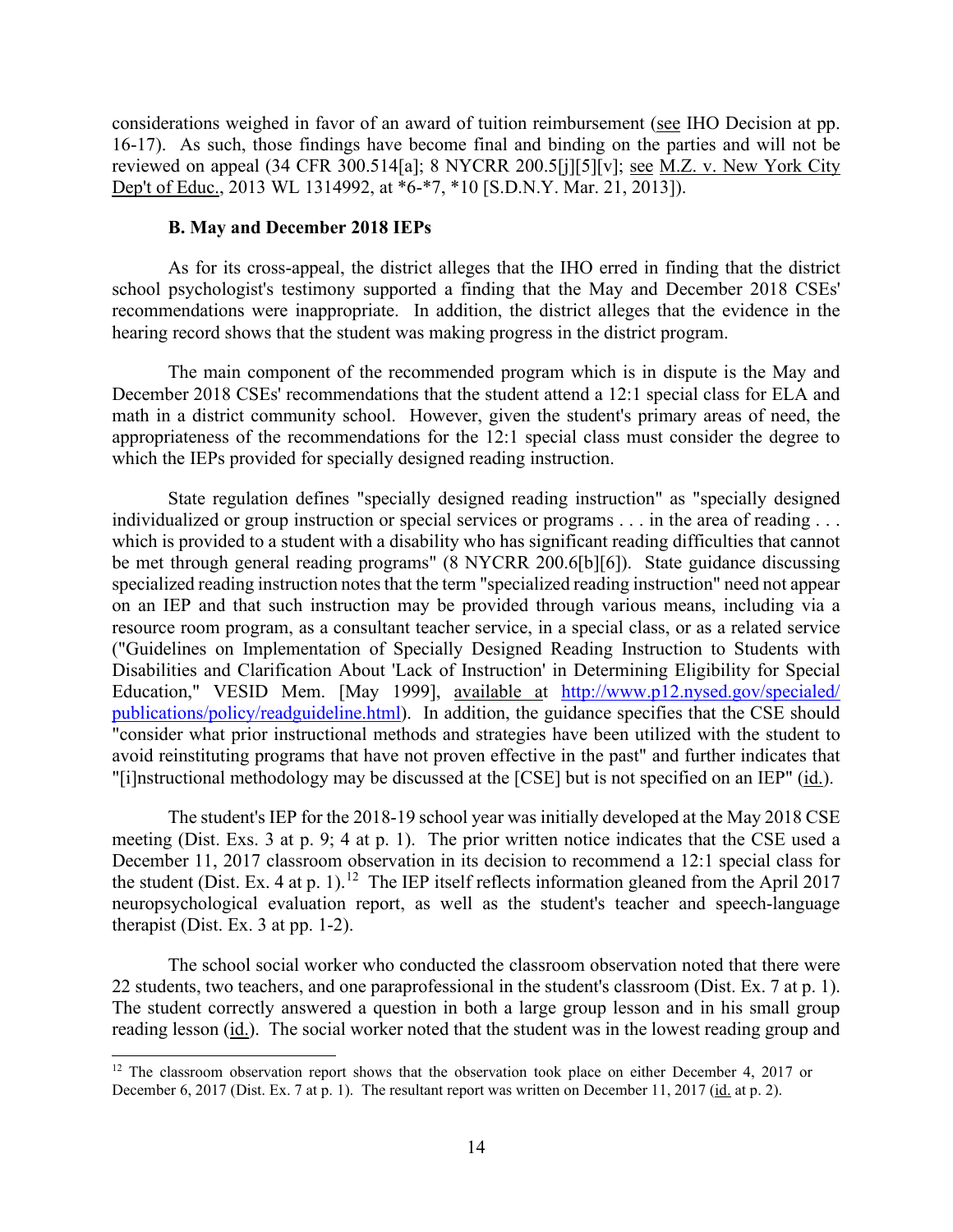his reading material consisted of a five-page book with two to three words per page (id.). She indicated that out of the three students in the reading group, the student participated the most (id.).

 however, his indices scores ranged from a high of 114 on processing speed to a low of 79 on fluid him well in the future" (id. at p. 12). Additional testing conducted by the evaluator revealed that and concept generation (id.). However, the report noted that the student demonstrated weaknesses attention (see  $\frac{id}{dt}$  at pp. 6-13). With regard to attention, the neuropsychological report indicated The April 2017 neuropsychological evaluation report indicated that the student demonstrated variability in his cognitive profile (Parent Ex. N at p. 12). Administration of the Wechsler Intelligence Scale for Children, Fifth Edition (WISC-V) yielded a full-scale IQ of 92; reasoning and working memory (id. at p. 18). In contrast, the student performed in the high average to superior range on the Naglieri Nonverbal Ability Test – Individual Administration, which suggested that he had well-developed nonverbal reasoning abilities (id. at p. 5). The evaluator reported that despite the student's inconsistent performance his "overall cognitive profile was suggestive of nicely developed cognitive aptitude, "which [wa]s good to see and w[ould] serve the student experienced difficulty with phonological processing, language, academics, and that the student displayed a vulnerability in his selective attention over a brief period of time, although he exhibited good focused and sustained attention on a longer nonverbal measure of attention (id. at pp. 6, 12). The report stated that the majority of the student's executive functioning skills were intact, and he demonstrated adequate cognitive flexibility, inhibition, task initiation, in visual memory and in general did not benefit from cues to assist him with his visual or verbal memory (id. at p. 9). According to the report, the student displayed adequate expressive language skills but also weaknesses in receptive language (id. at pp. 7-8, 12-13). The student had difficulty identifying letters and their corresponding sounds, struggled to spell single-syllable words and produce cogent short sentences, and had difficulty calculating and solving applied math problems (id. at pp. 9-10, 13). The student's mother and teacher reported that he displayed age-appropriate social skills both at home and in school (id. at p. 11).

 functioning and good social skills (Parent Ex. N at p. 14). However, the report noted that despite several strengths, the student continued to struggle daily in the classroom (*id.*). Consistent with math, and writing tasks (id.). In addition, the student displayed neurocognitive weaknesses crucial processing (id.). The April 2017 neuropsychological evaluation report indicated that the student problems made it difficult for him to succeed and perform at school (id.). The evaluation report In summary, the April 2017 neuropsychological evaluation report indicated that the student was a creative, caring, and friendly child with many strengths, including intact cognitive teacher report, the student demonstrated significant deficits in his academic skills across reading, for developing literacy skills, including variable rapid naming skills and poor phonological reported feeling anxious about his performance at school as well as having a negative perception of school, which was likely exacerbated by the fact that his academic impairments and attending stated that "it [wa]s crucial" that the student be educated in a setting that could support his academic and emotional needs (id.).

The April 2017 neuropsychological evaluation report included numerous recommendations and noted that "in particular," the student "should be educated in a setting with a comprehensive evidence-based reading intervention program, such as the Wilson Reading Program" (Parent Ex. N at p. 14). The evaluation report stated that, despite being provided ELA SETSS since he repeated kindergarten, the student had not made significant academic progress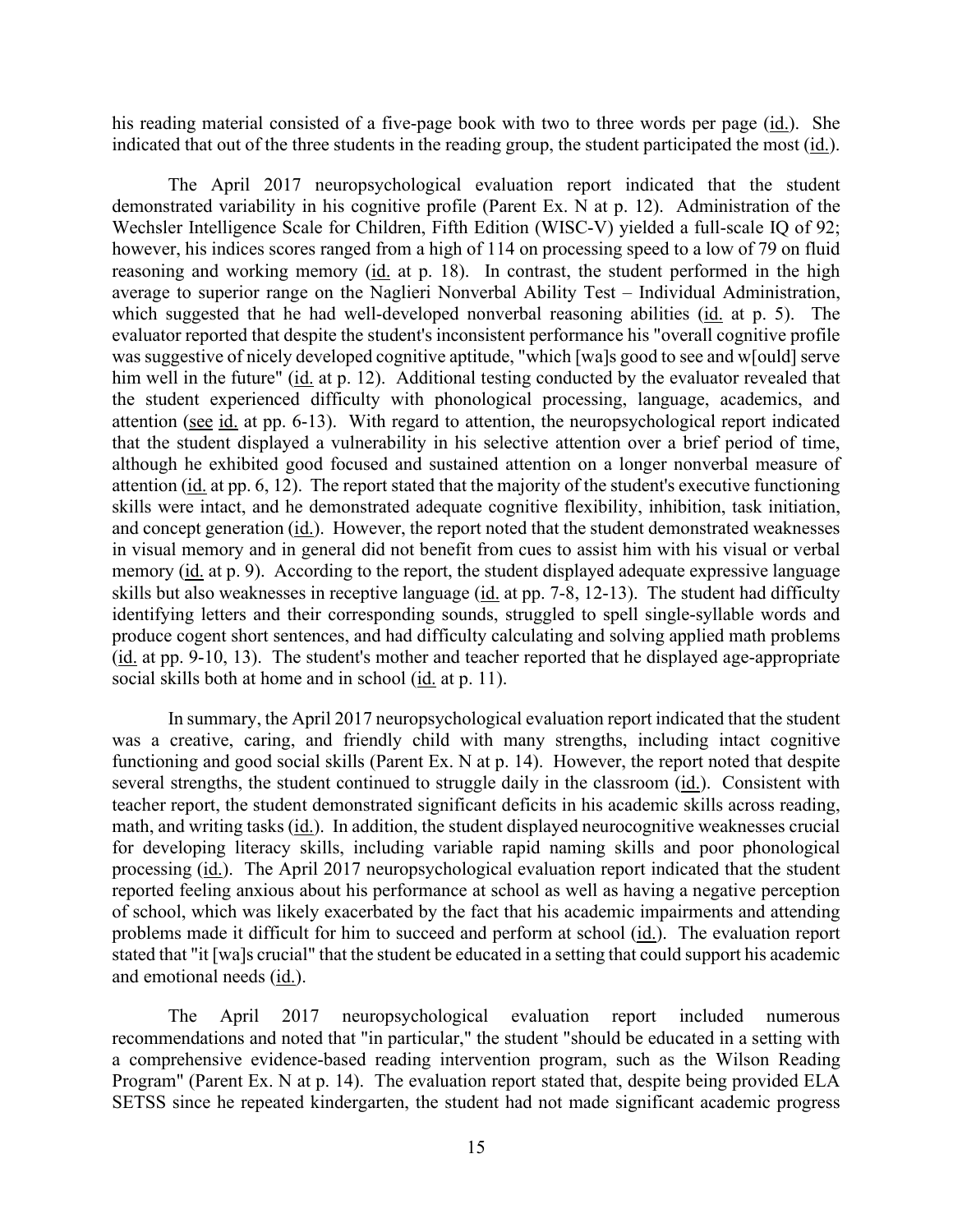and emphasized that it was imperative that the student receive additional individualized attention that focused on individual word reading skills including letter sound correspondence and word decoding; reading comprehension; written expression, including spelling; and mathematics, including learning problem solving skills and strengthening understanding of math concepts (id. at p. 15).

 Level C, which was equivalent to an end of kindergarten level (Dist. Ex. 3 at pp. 1, 9-10). The teachers, indicated that the student was functioning below grade level in reading and mathematics below grade level  $(id.)$ .<sup>13</sup> The IEP also noted that the student was able to identify 25 upper case letters, 25 lower case letters, and 25 letter sounds (*id.*). In addition, the student was able to identify functioned on a first-grade-level and he was able to write simple sentences using his alphabet chart and he required teacher assistance to complete all of his writing tasks (id.). The IEP stated that in subtract three-digit numbers without regrouping and add three-digit numbers with regrouping (id.). the IEP, the student scored "a 27 %" on the Math Ready Assessment (id.). The IEP indicated that, supports and he was able to answer simple questions based on the texts (*id.*). But the IEP also According to the IEP, the student got easily distracted by environmental stimuli such as lights and As indicated above, at the time of the May 2018 CSE meeting the student was attending a 12:1 special class for ELA and also receiving ICT services and SETTS for both ELA and math (see Dist. Ex. 1 at p. 7). According to the IEP, the student was reading at Fountas and Pinnell present levels of performance, which included a narrative update provided by the student's (id. at p. 1). More specifically, the IEP indicated that the student's comprehension skills were all of the pre-primer sight words (id.). The IEP stated that with regard to writing, the student and sight words list (id.). However, the student was unable to write a paragraph independently math, the student functioned on a beginning second-grade level, and he was able to add and He was unable to subtract three-digit numbers with regrouping and struggled to solve word problems, even when they were read to him, because of the vocabulary used (id.). According to based on teachers' observations, the student was able to read Level B and Level C texts with visual indicated that there were days that the student could not read simple consonant-vowel-consonant (CVC) words like sit, cat, and had, and he needed to be prompted to sound out the words (id.). lost focus easily during academic instruction (id.).

 small improvements related to letter-sound correlations with individual presentations but that he cues and prompts (id.). The IEP noted that the student's memory for sight words had improved, In addition to teacher reports, the May 2018 IEP included an update from the student's speech-language provider who indicated that since the last meeting, the student had made some did not carry over these improvements with decoding unfamiliar words or apply them when spelling independently (Dist. Ex. 3 at p. 2). The student could sound out the words when given as had his independent attempts at completing assignments (id.). However, it indicated that the student still guessed at most unfamiliar words (id.).

 instruction it provided leading up to the May 2018 CSE meeting or the instruction it expected the During the impartial hearing the district did not offer a description of the reading student would receive in the recommended program, nor did it explain why it did not recommend

<span id="page-15-0"></span><sup>&</sup>lt;sup>13</sup> The December 2017 IEP indicated that comprehension was a strength for the student (Parent Ex. 1 at p. 1). It appears that by the time the May 2018 IEP was developed for the 2018-19 school year comprehension was difficult for him (Dist. Ex. 3 at p. 1).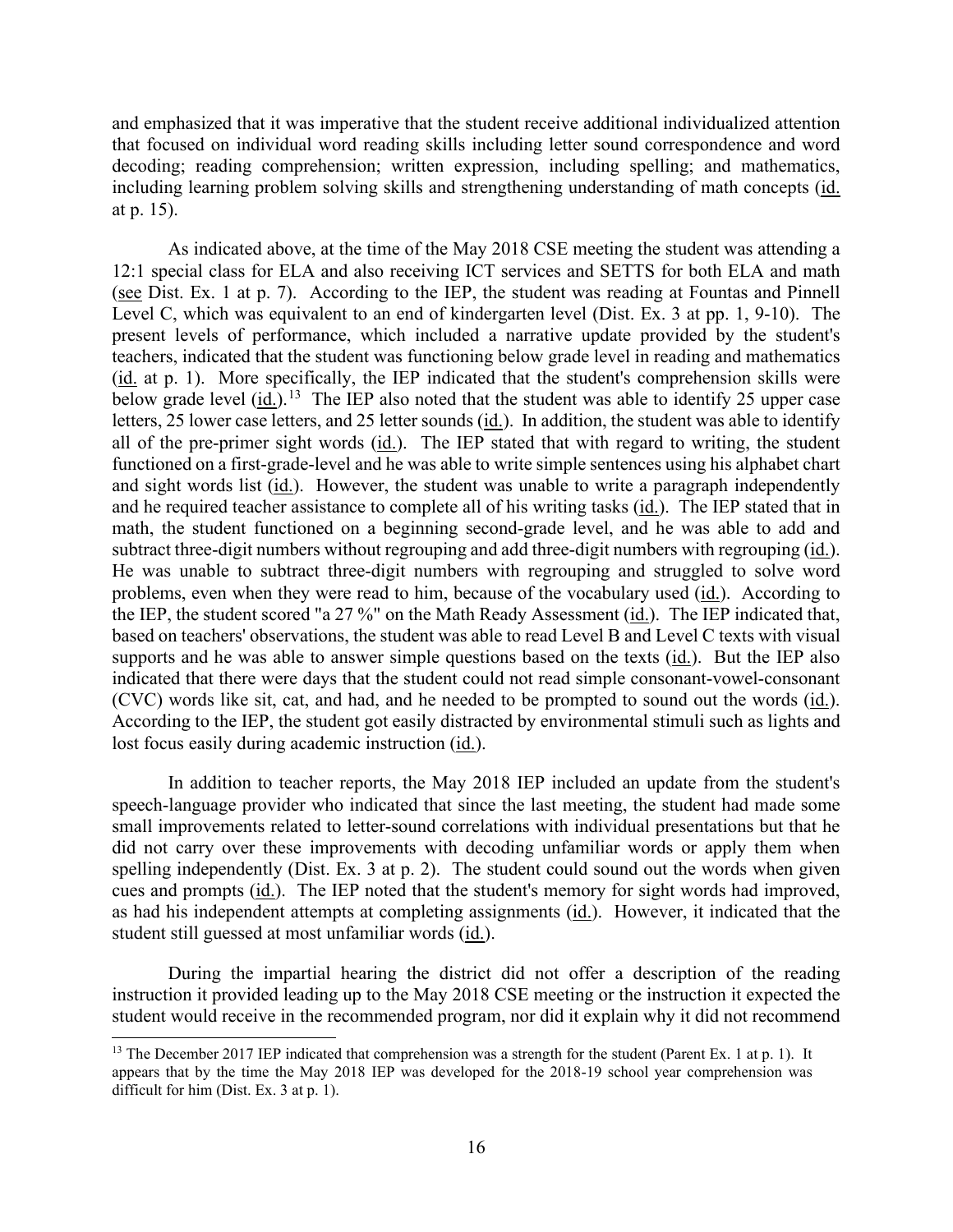and math (see id. at pp. 1-2). In May 2018, the student's instructional/functional level for reading explicit, multi-sensory reading instruction for the student, given his severe reading deficit. While the May 2018 IEP suggested that the student had learned to identify 5 new uppercase letters, 10 new lowercase letters, and 5 new letter sounds between December 2017 and May 2018, it also showed that the student's reading skills remained at the kindergarten level, that he required visual supports to read simple texts, and that his ability to read common CVC words was inconsistent (Dist. Ex. 3 at p. 1). The IEP also suggested that the student made little if any progress in writing remained at the kindergarten level, the same level he was at in June 2017 (compare Dist. Ex. 3 at p. 10, with Parent Ex. P at p. 12). Although the May 2018 IEP suggested that the student's instructional/functional level for math improved from a first-grade level to a second-grade level between June 2017 and May 2018 there are no progress reports or assessments that reflect that growth (compare Dist. Ex. 3 at p. 10, with Parent Ex. P at p. 12). The same goals reported as being met in the student's December 2017 IEP, were reported as not being met in the May 2018 IEP (compare Dist. Ex. 1 at pp. 3-7, with Dist. Ex. 3 at pp. 3-6).

 class, along with ICT services and SETSS, recommended in the December 2017 IEP as "the (Tr. p. 127). The district school psychologist testified that the May 2018 CSE recommended that year, he "seemed to benefit" from the time he spent in a 12:1 special class (Tr. pp. 139-40).<sup>[14](#page-16-0)</sup> She psychologist testified that the student was "making . . . slow but steady progress," which the The district school psychologist characterized the blended program of the 12:1 special maximum kind of support" and also as an opportunity for the school staff "to see if the 12:1 smallgroup would work better for him because of his attention and focusing and distractibility problems" the student attend a 12:1 special class for five periods per day so that the student would "be fulltime in a small class rather than having a variety of services" and because, during the 2017-18 school further indicated that, in response to the parent's concerns that the student was not making enough progress, the CSE "tried to work with her to give her a more restrictive placement" (Tr. pp. 145- 46). As for the student's progress leading up to the May 2018 CSE meeting, the school committee felt was commensurate with his abilities, particularly given the student's difficulties with "attention, focusing, and related memory problems" (Tr. pp. 147-48). Based on this view, the school psychologist indicated that the CSE declined to recommend a nonpublic school for the student (id.).

The parent testified that she shared her concern with the December 2017 CSE that the student still reading below grade level despite receiving more services, and that he was anxious because he could not work as well as his classmates (Tr. pp. 542-45). The parent reiterated her concerns at the May 2018 CSE meeting but was advised by the district that all children learn in different ways and at different "speeds," and that her expectations were too high (Tr. p. 545).

<span id="page-16-0"></span>special class, the IEP actually included a recommendation for five periods per week (Dist. Ex. 3 at p. 7). Further, subjects (see Tr. pp. 544-45). The district did not offer evidence of the student's class schedule or otherwise <sup>14</sup> As noted above, while the May 2018 CSE may have intended to recommend five periods per day of the 12:1 while the school psychologist indicated that the CSE recommended a "full-time" special class program including subjects other than ELA and math (Tr. p. 352), this is not what the IEP reflects (Dist. Ex. 3 at p. 7). The parent testified that the student attended special classes for ELA and math and general education classes for other demonstrate what classes the student actually attended during the 2018-19 school year.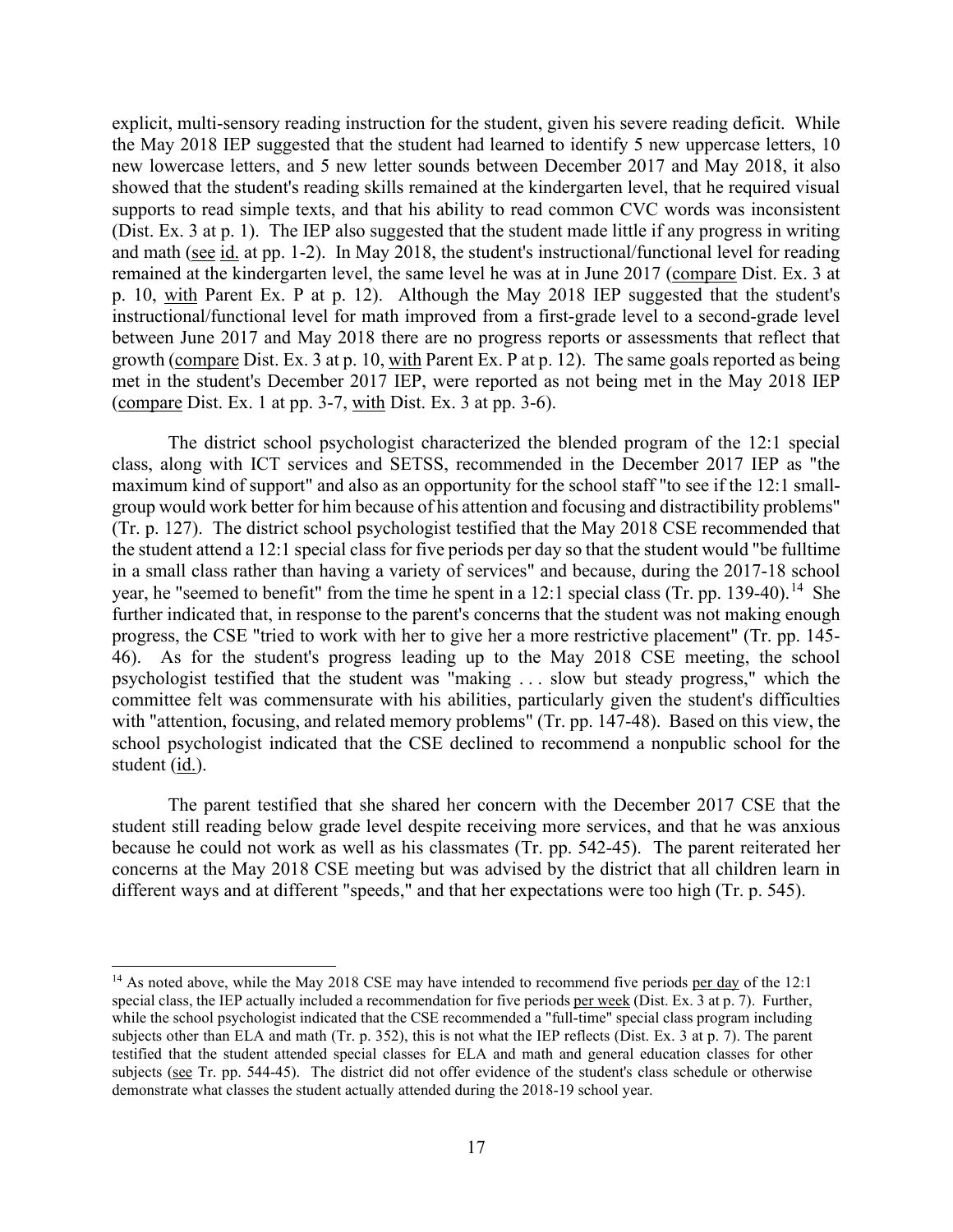December 2017 CSE meeting, beyond the district school psychologist's broad reference to how student's significant delays in the areas of reading and math than the blended program of the 12:1 special class, ICT services, and SETSS.<sup>15</sup> As noted, the school psychologist testified that the varied recommendations of the December 2017 IEP would permit district staff to see if the student While the May 2018 CSE changed the student's program recommendations relative to the "intensive" and "restrictive" the 12:1 special class would be (Tr. pp. 145-46, 351-52), the district did not explain how the 12:1 special class for ELA and math would be better suited to address the did better in the special class environment (Tr. p. 127), but the hearing record includes no evidence comparing how the student fared with the different special education supports recommended in the December 2017 IEP beyond the general testimony from the psychologist that he "seemed to benefit" from the special class (Tr. pp. 139-40).

hearing record indicate would be equivalent to kindergarten level (id. at p. 1; see Parent Exs. P at The CSE met again on December 10, 2018 (Dist. Ex. 11 at p. 12). The present levels of performance indicated that the student was reading at a Fountas and Pinnell Level D, which the IEP reported as being equivalent to a beginning first-grade level but which other document in the pp. 1, 12; Q). The student had difficulty with decoding and comprehension (Dist. Ex. 11 at p. 1). The IEP noted that the student's math skills were at a first to second grade level (id.). With regard to writing, the December 2018 IEP indicated the student could create sentences, but they did not have the correct punctuation and/or grammar and the student had difficulty spelling (id.). His writing skills were judged to be at a first grade level (id.). The IEP indicated that the student needed to be refocused when completing a task and that he appeared to lose focus as an escape to avoid work (id.). According to the IEP, the student continued to make slow but steady progress (id.).

recommendations were consistent with the previous IEP (id. at p. 10). The December 2018 IEP indicated that the student could benefit from remaining in his then-current small, self-contained (12:1) community school class to address his academic needs/ delays, especially in reading and writing (Dist. Ex. 11 at p. 13). Speech-language therapy

Dist. Ex. 11 at p. 1, with Dist. Ex. 1 at p. 1, and Dist. Ex. 3 at p. 1). The May 2018 IEP indicated Although the student's teacher reported that he had made progress in the 12:1 special class setting, it is hard to reconcile her statement with the narrative description of the student in the December 2018 IEP and information contained in prior IEPs. While the December 2018 IEP indicated that the student continued to function at a kindergarten level (Fountas and Pinnell Level D) in reading, it qualified this statement by indicating that the student's reading comprehension level was actually lower (Dist. Ex. 11 at p. 1). The December 2018 IEP indicated that the student could identify 20 pre-primer sight words while earlier IEPs indicated that the student could identify 25 pre-primer sight words (December 2017) or all pre-primer sight words (May 2018) (compare

<span id="page-17-0"></span>contemplated by the May 2018 IEP may have changed relative to the December 2017 IEP (see 34 CFR 300.114[a][2][i]; 300.116[a][2]; 8 NYCRR 200.6[a][1]), the degree of such change is unclear since both programs in a self-contained group (compare Dist. Ex. 3 at pp. 6-7, 9, with Dist. Ex. 1 at pp. 7, 10-11). In any event, the change in the degree of access of nondisabled peers does not explain the different support the student would <sup>15</sup> While the student's level of access to nondisabled students—i.e., the "restrictiveness" of the program contemplated that the student attend a community school with nondisabled students but receive some instruction receive in the program recommended in the May 2018 IEP.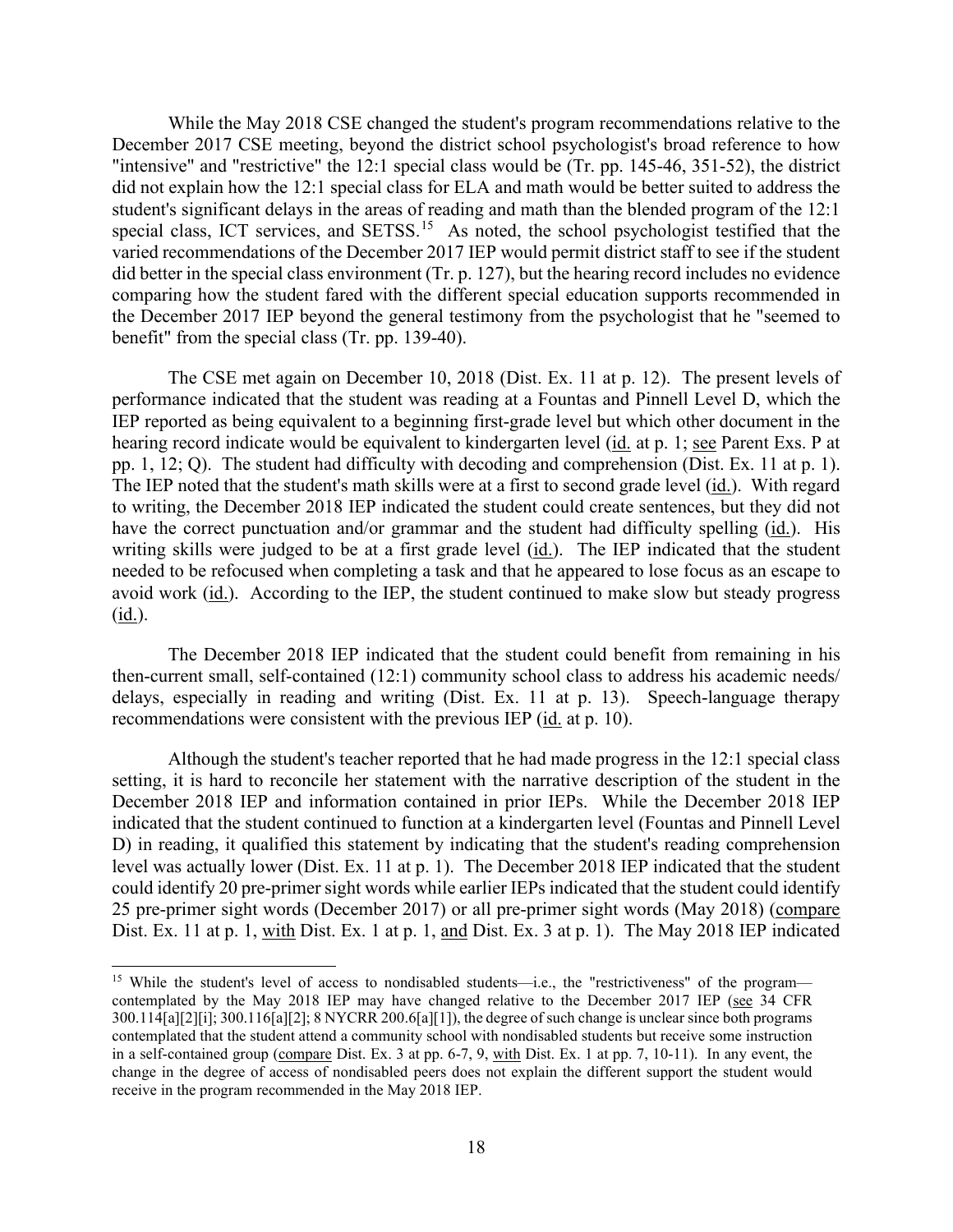December 2018 IEP indicated that the student continued to confuse lowercase letters and had that the student was able to identify 25 upper and lowercase letters and 25 letter sounds, but the difficulty determining the letters that represented short vowel sounds (compare Dist. Ex. 11 at pp. 1, 2, with Dist. Ex. 3 at p. 1). In terms of the student's mathematical abilities, the December 2018 IEP indicated that the student could add and subtract one and two-digit numbers, with and without regrouping, using pictures and manipulatives (Dist. Ex. 11 at p. 1). But an earlier IEP (May 2018) stated that the student could add and subtract three-digit numbers without regrouping and add three-digit numbers with regrouping (Dist. Ex. 3 at p. 1). Also, the student's December 2017 IEP indicated that he had met a goal related to "identify[ing] what [a] math word problem [wa]s asking and generating possible solutions," but the December 2018 IEP indicated that the student could not identify clue words or important information needed to solve math word problems (compare Dist. Ex. 11 at p. 1, with Dist. Ex. 1 at p. 6). With respect to writing, the December 2018 IEP indicated that the student struggled to write a complete sentence on his own, whereas the May 2018 IEP indicated that the student was able to write simple sentences using his alphabet chart and sight word list (compare Dist. Ex. 11 at p. 1, with Dist. Ex. 3 at p. 1). In addition, the student's December 2017 IEP indicated that the student had met an annual goal related to writing 2-5 sentences with minimal assistance (Dist. Ex. 1 at p. 5).

 While the May and December 2018 IEPs provided that the student would attend a 12:1 circumstances"]; <u>see also R.E.,</u> 694 F.3d at 186-88 [finding that testimony that "explains or justifies had been used with the student and whether or not such methods or strategies were effective or Mem.). This information would have been particularly relevant since the parent had repeatedly offered the student additional services in the form of SETSS during the 2018-19 school year, but special class, there is no cogent explanation in the hearing record as to whether the student would or did receive specially designed reading instruction in this class or otherwise as part of his programming (Endrew F., 137 S. Ct. at 1002 [noting that school authorities may fairly be expected to "be able to offer a cogent and responsive explanation for their decisions that shows the IEP is reasonably calculated to enable the child to make progress appropriate in light of his the services listed in the IEP" is permissible and may be considered]). Further, there is no indication in the hearing record that the CSE considered what instructional methods or strategies whether a particular methodology might be appropriate to meet the student's needs ("Guidelines on Implementation of Specially Designed Reading Instruction to Students with Disabilities and Clarification About 'Lack of Instruction' in Determining Eligibility for Special Education," VESID expressed concern about the student's rate of progress. The parties dispute whether the district in testimony the school psychologist seemed to suggest that it was the parent's responsibility to request an appropriate education for her son rather than the district's obligation to provide it in the first instance (see Tr. pp. 153-55, 205-06, 277, 328-29, 346-47, 355-58, 574-77; Dist. Ex. 11 at p.  $13)$ .<sup>16</sup>

<span id="page-18-0"></span> preference would not have relieved the district of its obligation to ensure that the student's special education the development of a child's educational plan should not be trivialized . . . , the IDEA does not require school [W.D.N.Y. Mar. 30, 2007] [observing that no party claimed "that the [d]istrict's acquiescence to the parents' <sup>16</sup> Even had the parent had told the district she did not want the student to receive SETSS, the parent's expressed program and related services aligned with the student's needs (Blackmon v. Springfield R-XII Sch. Dist., 198 F.3d 648, 657-58 [8th Cir. 1999] [noting that although the district's obligation "to permit parental participation in districts simply to accede to parents' demands"]; cf. Loretta P. v. Bd. of Educ., 2007 WL 1012511, at  $*6$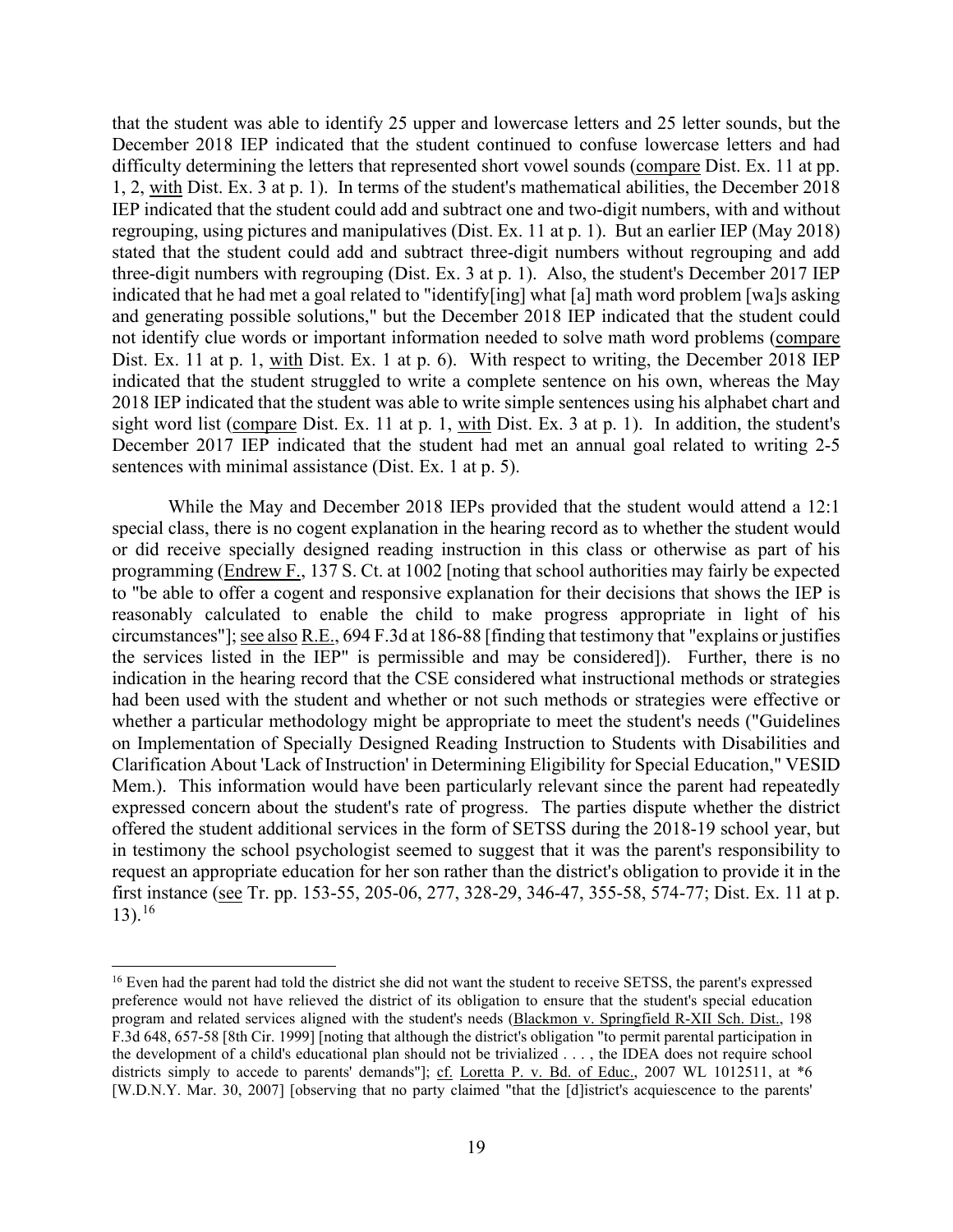The foregoing demonstrates that the student had overall average cognitive ability, albeit with weaknesses in memory and attending, yet after repeating kindergarten and receiving special education services for four years he was barely able to read at a kindergarten level and had difficulty writing a simple sentence. In addition, his math skills were delayed by several years. The district has not explained how the programs recommended in the May and December 2018 IEPs would change this course for the student particularly absent a clear recommendation for specially designed reading instruction. Based on the above, there is insufficient basis in the hearing record to disturb the IHO's determination the district offered the student a FAPE for the 2018-19 or 2019-20 school years.

#### **C. Compensatory Education**

As discussed above, early in the impartial hearing, the parent raised a request for compensatory education to remedy the district's failure to offer the student a FAPE for the 2018- 19 school year, which the IHO indicated she would consider; however, the IHO did not discuss relief in this form in her decision. On appeal, the parent requests 800 hours of tutoring services with EBL Coaching.

circumstances of each case (Wenger v. Canastota, 979 F. Supp. 147 [N.D.N.Y. 1997]). for instruction under the IDEA (see 20 U.S.C.  $\S$  1401[3], 1412[a][1][B]; Educ. Law  $\S$  3202[1], position he or she would have been in had the district complied with its obligations under the IDEA place children in the position they would have been in but for the violation of the Act"]; **Bd.** of Compensatory education is an equitable remedy that is tailored to meet the unique Compensatory education relief may be awarded to a student with a disability who remains eligible 4401[1], 4402[5]). The purpose of an award of compensatory education is to provide an appropriate remedy for a denial of a FAPE (see E.M. v. New York City Dep't of Educ., 758 F.3d 442, 451 [2d Cir. 2014]; Newington, 546 F.3d at 123 [stating that "[t]he IDEA allows a hearing officer to fashion an appropriate remedy, and . . . compensatory education is an available option under the Act to make up for denial of a [FAPE]"]; see also E. Lyme, 790 F.3d at 456; Reid v. Dist. of Columbia, 401 F.3d 516, 524 [D.C. Cir. 2005] [holding that, in fashioning an appropriate compensatory education remedy, "the inquiry must be fact-specific, and to accomplish IDEA's purposes, the ultimate award must be reasonably calculated to provide the educational benefits that likely would have accrued from special education services the school district should have supplied in the first place"]; Parents of Student W. v. Puyallup Sch. Dist., 31 F.3d 1489, 1497 [9th Cir. 1994]). Accordingly, an award of compensatory education should aim to place the student in the (see Newington, 546 F.3d at 123 [holding that compensatory education awards should be designed so as to "appropriately address[] the problems with the IEP"]; see also Draper v. Atlanta Indep. Sch. Sys., 518 F.3d 1275, 1289 [11th Cir. 2008] [holding that "[c]ompensatory awards should Educ. of Fayette County v. L.M., 478 F.3d 307, 316 [6th Cir. 2007] [holding that "a flexible approach, rather than a rote hour-by-hour compensation award, is more likely to address [the student's] educational problems successfully"]; Reid, 401 F.3d at 518 [holding that compensatory education is a "replacement of educational services the child should have received in the first

request for home instruction was compatible with the IDEA or [the student's] right to an IEP which satisfied the [d]istrict's obligation to provide a [FAPE]"]).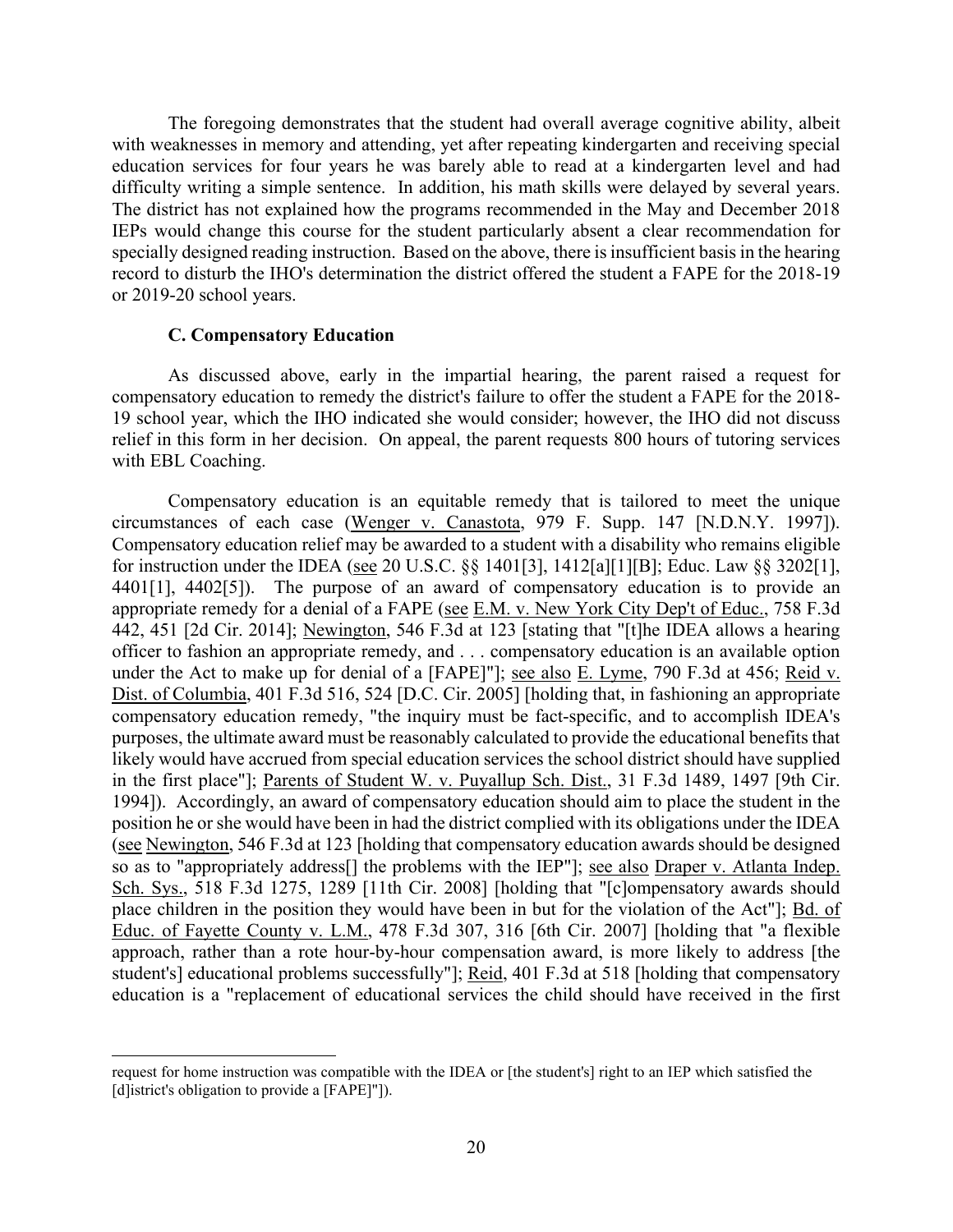place" and that compensatory education awards "should aim to place disabled children in the same position they would have occupied but for the school district's violations of IDEA"]).

 school year. In addition to the present levels of performance reported in the December 2018 IEP, the results of the January 2019 neuropsychological reevaluation showed that the student's decoding As discussed above, the student made minimal academic progress during the 2018-19 and spelling skills remained weak.

 evaluation (Parent Ex. D at p. 5). In addition, the student demonstrated average verbal and and services targeting his area of weakness (id.). While the neuropsychological reevaluation report neurocognitive, academic, and psychiatric difficulty (id.). The report also indicated that the student evidenced significant weaknesses in language skills (*id.*). In addition, the student exhibited More specifically, the January 2019 neuropsychological reevaluation report indicated that the student's scores on cognitive testing were consistent with his previous neuropsychological nonverbal reasoning abilities, intact processing speed skills, and strong visual-spatial problemsolving skills (id. at p. 8). According to the report, this suggested that the student had good intellectual potential and the capacity for academic success should he receive appropriate supports indicated that the student's visual-spatial perception, fine motor, and visual-motor integration skills were adequate it also indicated that the student continued to demonstrate areas of impairments in reading, including phonological awareness and rapid naming; writing, including spelling, structure, word form and mechanics; and mathematics, including computation and problem-solving skills (id. at pp. 8, 19). With respect to the student's social/emotional development, the neuropsychological reevaluation report stated that the student evidenced symptoms of inattention and anxiety and suggested that the combination of these areas of difficulty were significantly affecting his functioning in school, at home, and in the community (id. at pp. 8- 9). The January 2019 neuropsychological reevaluation report indicated that this was concerning, given that the student had been receiving significant special education supports since kindergarten (id. at p. 9). The neuropsychological reevaluation report stated that it was clear that the student required more services and supports than what he was receiving at the time in order to make progress (id.).

 10 points higher than the student's composite score of 59 (<1st percentile) in January 2017 (compare Parent Ex. D at pp. 18-19, with Parent Ex. N at p. 22). Although the student attained D at pp. 18-19). The student demonstrated more noticeable gains in math where his composite score improved from the 1st percentile to the 7th percentile and written language where his pp. 18-19, with Parent Ex. M at p. 22). On the Comprehensive Test of Phonological Processing, percentile) to 85 (16th percentile), and his score on the rapid symbolic naming index was 58 (<1st A review of the academic testing conducted as part of the neuropsychological reevaluation indicates that the student's performance on measures of spelling and decoding remained very weak. Administration of the Kaufman Test of Educational Achievement, Third Edition (KTEA-3) in January 2019 yielded an academic skills battery composite score of 69 (2nd percentile) that was higher standard scores on measures of letter/word recognition, reading comprehension, and spelling, his performance remained below the second percentile in each of these areas (Parent Ex. composite score improved from the 1st percentile to the 5th percentile (compare Parent Ex. D at Second Edition (CTOPP-2) the student's phonological awareness index score dropped from 65 (1st percentile) to 60 (<1st percentile), his phonological memory index score increased from 70 (2nd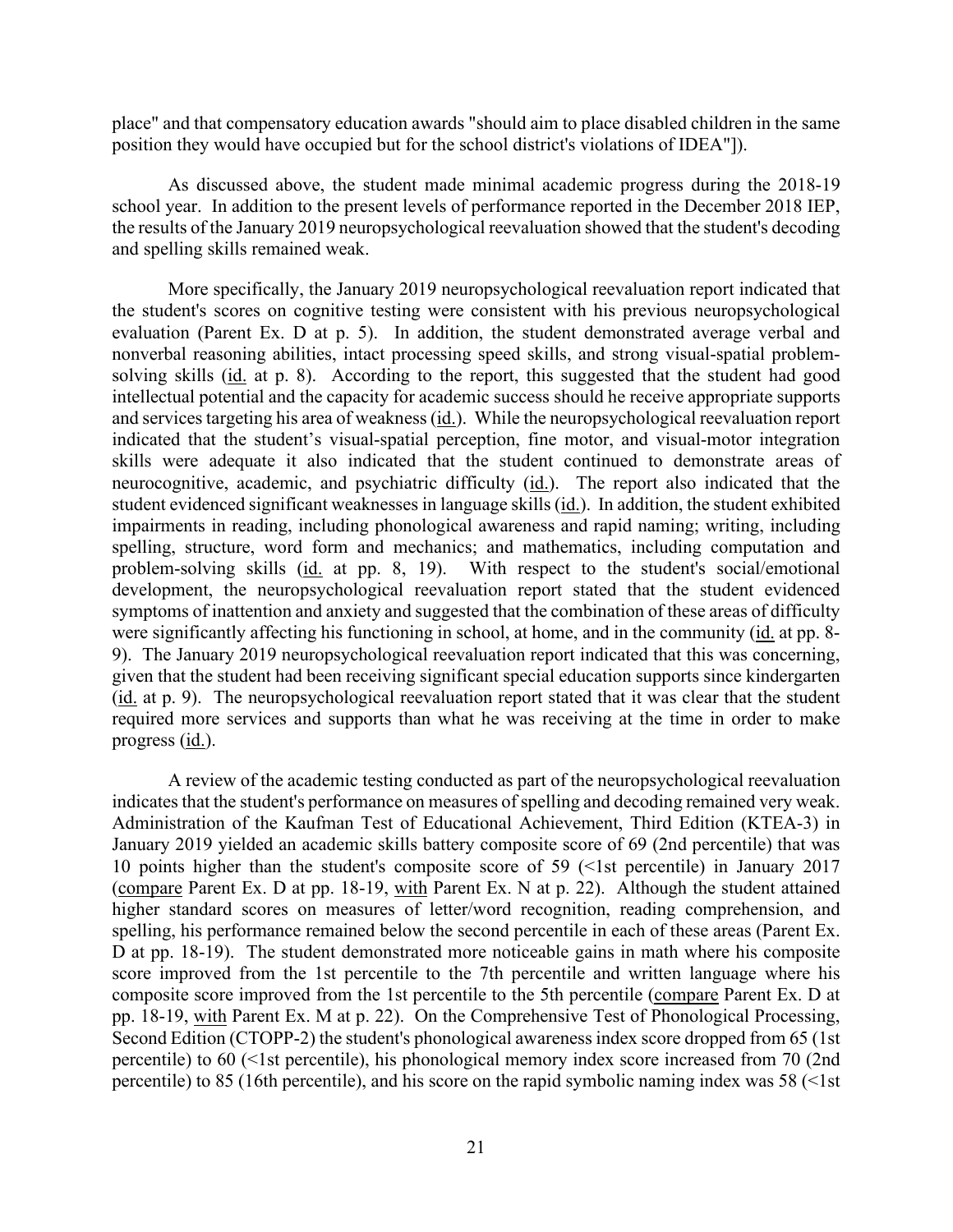percentile) (compare Dist. Ex. D at pp. 18-19, with Parent Ex. N at p. 20).<sup>17</sup> The student's declined on each index measured (compare Parent Ex. D 18, with Parent Ex. N at p. 21). performance on the Clinical Evaluation of Language Fundamentals, Fifth Edition (CELF-5)

reading comprehension strategies that were explicitly taught (id. at p. 10). The neuropsychological Orton-Gillingham or Lindamood-Bell (id.). Additional recommendations included specific interventions to target the student's deficits in writing and mathematics (id. at pp. 10-11). The January 2019 neuropsychological reevaluation report stated that the student required placement in a specialized school for students with language and learning disorders that provided evidence-based interventions for language and academic skills built into the daily curriculum (Parent Ex. D at p. 9). With regard to the student's deficits in his reading skills and the underlying neurocognitive skills that support literacy development (i.e., phonological awareness, rapid naming) and given the high reading demands in school, the report indicated it was "imperative" to give the student additional supports targeting phonological awareness using a multisensory approach, rapid naming skills, decoding skills, single word knowledge, reading rate, reading accuracy, reading fluency, reading comprehension skills beginning at the sentence level, and evaluation report suggested that the student be provided with intervention using programs such Moreover, with regard to compensatory services, the January 2019 neuropsychological evaluation report stated,

> Despite receiving special education services for a number of years, all of [the student's] academic skills currently fall significantly below grade expectation, and he has not mastered many of the core skills necessary for academic success. While it is likely that [the student's] academics will improve in a more specialized educational setting, it is very unlikely that he will make sufficient academic progress in order to reach grade level without additional interventions. Given this, [the student] also requires effective, evidence-based instruction outside of the school setting to remediate his profound learning delays. It is critical that such services be provided by an instructor who is specifically trained to work with students with a similar cognitive and academic profile.

(<u>id.</u> at p. 11).

The neuropsychologist who conducted the January 2019 neuropsychological reevaluation testified that she administered the KTEA-3 because the same test was administered to the student as part of the April 2017 neuropsychological evaluation, and she wanted to be able to monitor the student's progress over time (Tr. p. 393). She noted that at the time of the January 2019 neuropsychological reevaluation the student performed "below the first percentile, so far below his intellectual potential and below grade level and [test results] indicated that he really hadn't made meaningful progress in reading since the last evaluation" (id.). The neuropsychologist reported that the student performed below the fifth percentile on assessments of writing (id.). She

<span id="page-21-0"></span>assessment and therefore no index score was reported (see Parent Ex. N at p. 20). <sup>17</sup> Administration of the rapid letter naming subtest of the CTOPP-2 was discontinued in the January 2017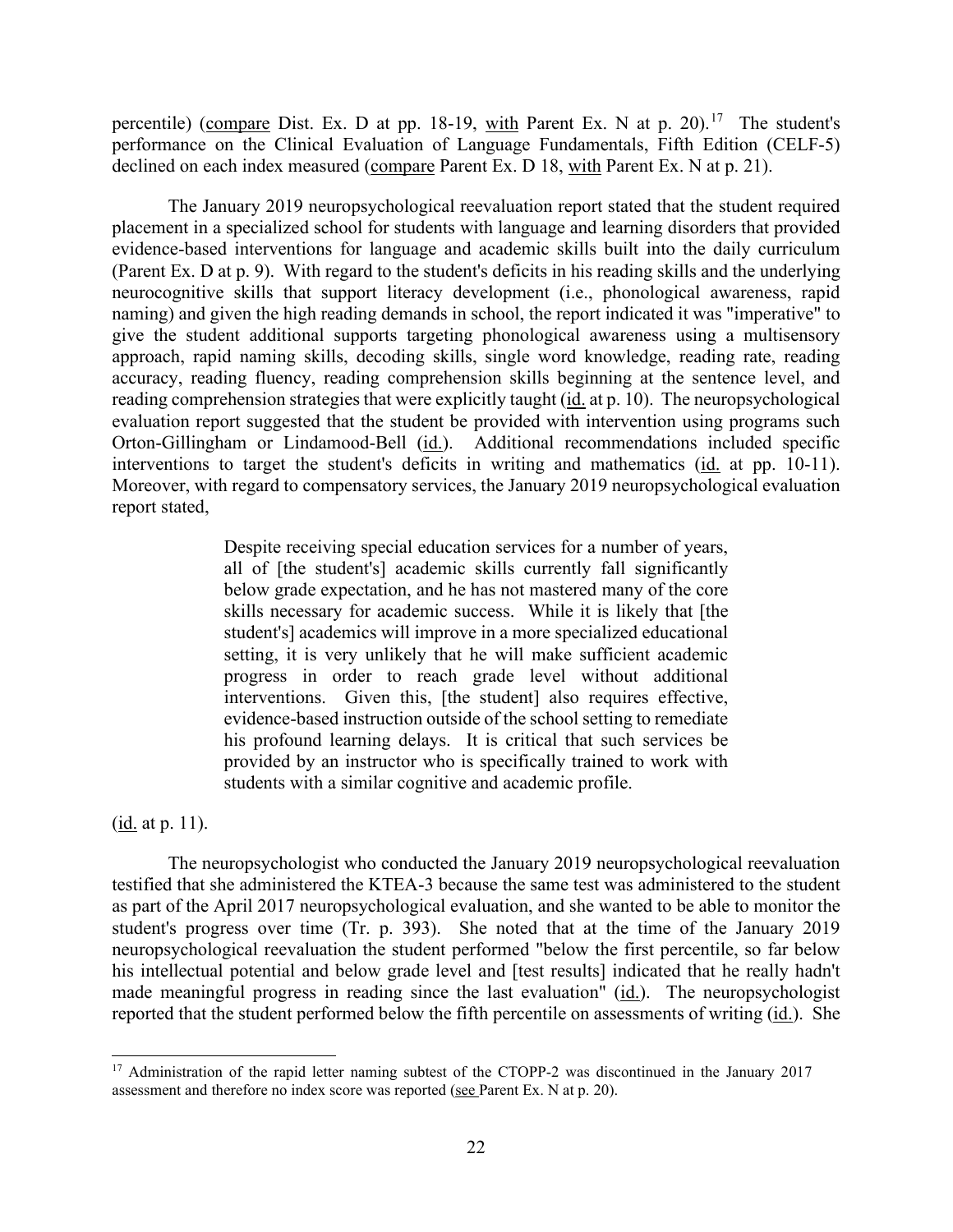stated that he struggled with spelling and with expressing his thoughts and ideas through writing and opined that the student "hadn't really made meaningful progress in writing and continued to be below grade level and below his intellectual potential" (Tr. pp. 393-94). The neuropsychologist reported that, similarly, in math the student performed in the seventh percentile, below his intellectual potential and below his grade level (Tr. p. 394). She indicated that the student had not made meaningful progress across math skills including in his ability to do math computation, his knowledge of underlying math concepts, or his ability to do math word problems (id.).

A September 29, 2020 report from the director and founder of EBL Coaching (director) indicated she evaluated the student to determine his academic areas of strength and weakness and his specific instructional needs, and to help determine his reading, spelling, mathematics, and written expression skill levels (Parent Ex. E). To assess the student's reading skills, the director reported that she asked the student to sound out a series of words using the Wide Range Achievement Test (WRAT) (id.). Using this same diagnostic exam, the student was asked to spell a series of words to test his encoding skills (id.). He also completed a series of mathematics problems to assess his mathematics skills (id.). To gain a sense of the student's written expression abilities, the director asked the student to complete a writing sample using the Test of Written Language (TOWL) (id.). Finally, the director used the Qualitative Reading Inventory (QRI) to assess the student's reading comprehension skills (id.). The director reported that based on her assessment, the student tested at a mid-first grade level for spelling, an upper first grade level for decoding, and a mid-third grade level for mathematics (id.). He also tested at a second-grade level for reading comprehension, and a first-grade level for writing, all well below the expected levels for his grade.

his areas of weakness (Tr. p. 514; see Tr. p. 509, Parent Ex. D). The director recommended that students, like the student in the instant case, with learning disabilities in reading, writing, and math The director's testimony was consistent with her September 19, 2020 report (Tr. pp. 512- 514). She indicated that based on the student's cognitive abilities and her experience working with students with similar profiles, she believed that the student had the potential to make progress in the student receive remediation for decoding and spelling using the Orton Gillingham approach, as well as other research-based, multisensory techniques, to develop his reading comprehension, writing, and math skills (Tr. pp. 514-15). The director described the Orton Gillingham approach as a specific research-based, multisensory technique designed to help students develop their decoding and encoding skills, essentially for reading and spelling (Tr. p. 517). She noted that a great deal of research indicated Orton Gillingham was "the best" multisensory approach for (Tr. p. 518). She indicated EBL's work with the student would focus on of all his core academic skills, decoding, spelling, reading comprehension, writing and math (Tr. p. 519). The director explained that the student would be matched with an EBL special education provider that specialized in using Orton Gillingham and similar research-based multisensory techniques with students with similar profiles to the student (id.).

The director of EBL's testimony indicated that given the student's overall profile, along with her evaluation of the student and her review of the student's records, she recommended the student receive an average of ten hours of compensatory education per week over a two-year school time span, equivalent to 800 hours (Tr. pp. 515, 519). The director testified that she was not paid for the initial evaluation of the student, but the cost of the tutoring would be \$125 per hour (Tr. pp. 508; 520).